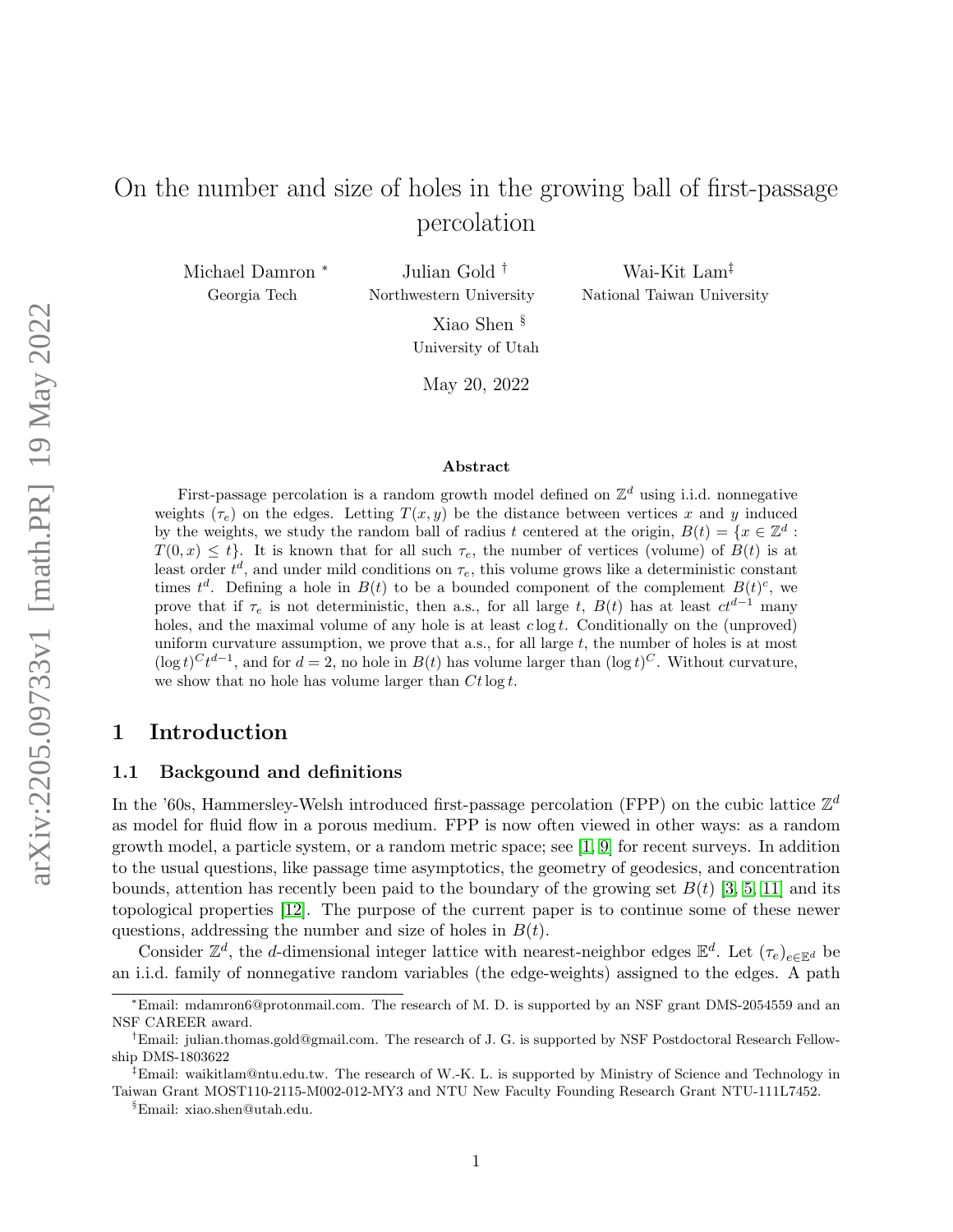from a vertex x to a vertex y is an alternating sequence  $x = x_0, e_0, x_1, e_1, \ldots, x_{n-1}, e_{n-1}, x_n = y$  of vertices and edges such that  $e_i = \{x_i, x_{i+1}\} \in \mathbb{E}^d$  for all  $i = 0, \ldots, n-1$ . The passage time of a path  $\gamma$  is

$$
T(\gamma) = \sum_{i=0}^{n-1} \tau_{e_i},
$$

and the first-passage time from  $x$  to  $y$  is

$$
T(x,y)=\inf_{\gamma:x\rightarrow y}T(\gamma),
$$

where the infimum is over all paths  $\gamma$  from x to y.

We study the random "ball"

$$
B(t) = \{x \in \mathbb{Z}^d : T(0, x) \le t\} \text{ for } t \ge 0.
$$

The shape theorem of FPP gives a type of law of large numbers for  $B(t)$ , and states that the rescaled set  $B(t)/t$  converges to a deterministic limiting shape as  $t \to \infty$ . The usual assumptions are that

<span id="page-1-0"></span>
$$
\mathbb{P}(\tau_e = 0) < p_c(d),\tag{1.1}
$$

where  $p_c(d)$  is the critical value for d-dimensional Bernoulli bond percolation (a constant known to be in the open interval  $(0, 1)$  for  $d \geq 2$  and to be equal to  $1/2$  for  $d = 2$ ), and  $\mathbb{E} \min\{\tau_1^d, \ldots, \tau_{2d}^d\} < \infty$ , where the  $\tau_i$  are i.i.d. copies of  $\tau_e$ . Under these conditions [\[10,](#page-27-4) Thm. 1.7], there exists a nonrandom convex set  $\beta$  which is invariant under permutations of the coordinates and under reflections in the coordinate hyperplanes, has nonempty interior, and which is compact, such that for all  $\epsilon > 0$ ,

<span id="page-1-2"></span>
$$
\mathbb{P}\left((1-\epsilon)\mathcal{B}\subset\frac{1}{t}\widetilde{B}(t)\subset(1+\epsilon)\mathcal{B}\text{ for all large }t\right)=1.
$$
 (1.2)

Here,  $\widetilde{B}(t)$  is the sum set  $\{x+y : x \in B(t), y \in [0,1)^d\}$ . This  $\mathcal B$  is the unit ball of a norm g on  $\mathbb R^d$ :

$$
\mathcal{B} = \{ z \in \mathbb{R}^d : g(z) \le 1 \}.
$$

Hence, in the limit, the set  $B(t)$  has no holes, but holes may be present for finite t.

Only assuming [\(1.1\)](#page-1-0), Kesten's lemma [\[10,](#page-27-4) Lem. 5.8] implies that  $B(t)$  is a.s. finite for each  $t \ge 0$ and so the complement  $B(t)^c$  is a union of finitely many connected components. All but one of these components is finite. We then define the number of "holes" in  $B(t)$  as

$$
N(t)
$$
 = number of finite connected components of  $B(t)^c$ 

and the volume of the largest hole as

$$
M(t) = \max \{ \#S : S \text{ is a finite connected component of } B(t)^c \}.
$$

If  $\tau_e$  is deterministic, then  $N(t) = 0$  for all t, so we will assume

<span id="page-1-1"></span>the distribution of 
$$
\tau_e
$$
 is non-trivial. (1.3)

In other words, the support of the distribution of  $\tau_e$  contains at least two points.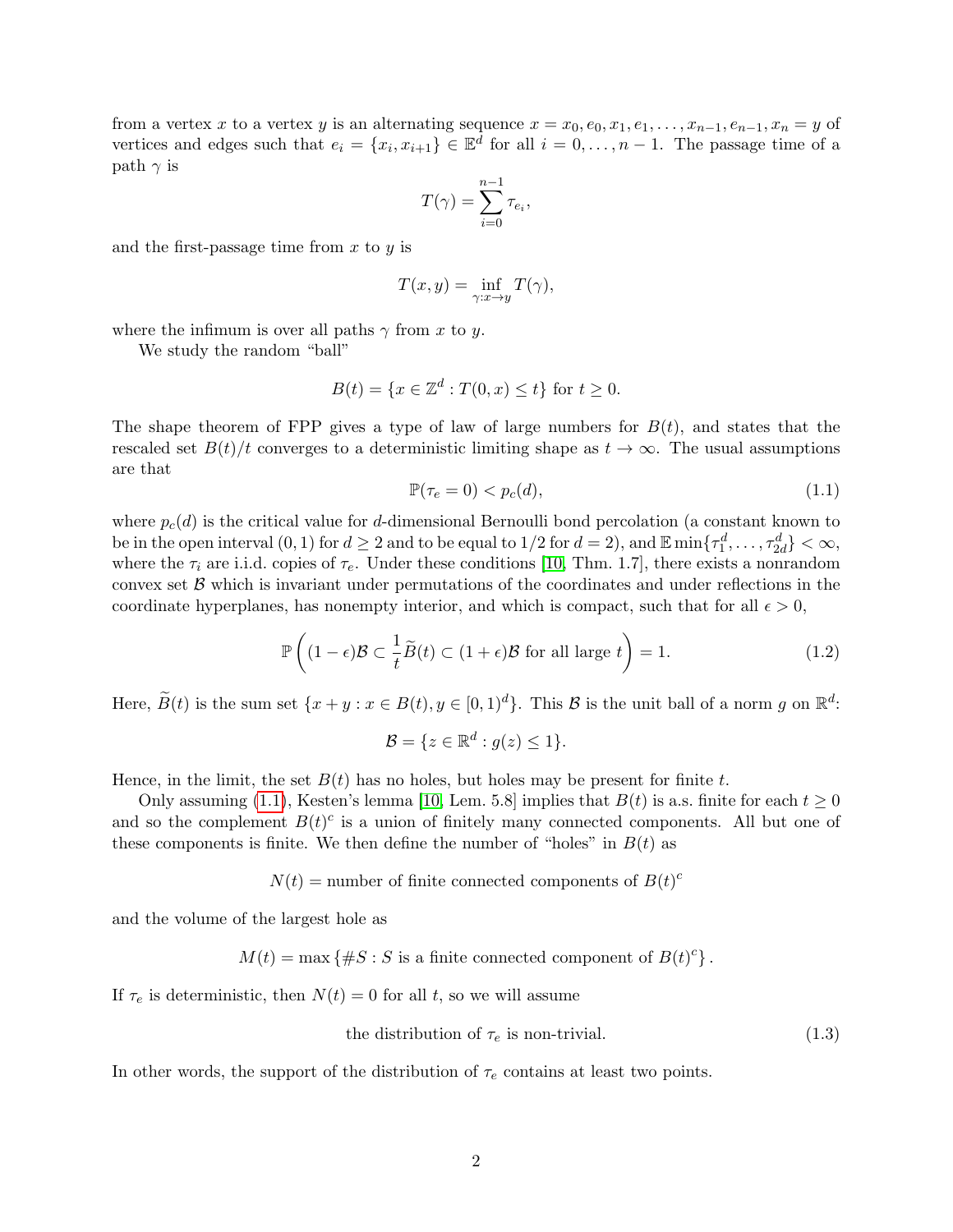#### 1.2 Main results

Our results give upper and lower bounds on  $N(t)$  and  $M(t)$  under some conditions on the weights  $(\tau_e)$ . First are the lower bounds.

<span id="page-2-0"></span>**Theorem 1.1.** Suppose  $(1.1)$  and  $(1.3)$  hold.

1. There exists  $c > 0$  such that

$$
\mathbb{P}\left(M(t) \geq c \log t \text{ for all large } t\right) = 1.
$$

2. There exists  $c > 0$  such that

$$
\mathbb{P}\left(N(t) \ge ct^{d-1} \text{ for all large } t\right) = 1.
$$

The proof of Thm. [1.1](#page-2-0) appears in Section [2.](#page-4-0) Close inspection of the proof reveals that a.s., for all large t, the number of holes of  $B(t)$  of volume at least  $c \log t$  is at least  $t^{d-1-\alpha}$  for some  $\alpha$  which satisfies  $\alpha(c) \to 0$  as  $c \to 0$ .

The authors of [\[12\]](#page-27-3) study the Betti numbers associated with the growing set in the Eden model, a simple model for cell growth. Their results give asymptotics for these numbers and, in particular, show that with high probability, the number of holes at time  $t$  is the same order as the perimeter. which is at least  $t^{d-1}$ . The same bound therefore holds for a site-FPP model with exponential weights, because it is equivalent, through the memoryless property of exponentials, to the Eden model. Our proof of item 2 of Theorem [1.1](#page-2-0) has a similar structure to theirs. For large  $t$ , we condition on  $B(t)$  and find order  $t^{d-1}$  many disjoint sets in  $B(t)^c$  near the boundary of  $B(t)$ . Each such set has a positive probability to contain a special configuration that will develop into a hole in  $B(t+C)$  for a constant  $C>0$ . Because we cannot use the memoryless property, finding and constructing these holes is more complicated. First, if the weights are bounded, we cannot just create a hole by increasing the weights of the 2d edges incident to a particular vertex in  $B(t)^c$ . Instead, in step 1 of the proof, we must define a more detailed high-weight event that ensures the existence of holes. Second, if the weights are unbounded, high-weight boundary edges may prevent  $B(t+C)$  from enveloping our high-weight configurations outside  $B(t)$  in constant time. We must therefore show in step 2 that for large t, the boundary of  $B(t)$  contains many sections of low-weight edges that are near large areas in  $B(t)^c$ .

**Remark 1.2.** Holes in  $B(t)$  were also previously studied in the proof of lower bounds on the size of the edge boundary of  $B(t)$  in [\[5,](#page-27-1) Thm. 1.3]. Their argument involves constructing order  $t^{d}(1-F_Y(t))$  many unit-size holes in  $B(t)$ , where  $F_Y$  is the distribution function of  $\min\{\tau_1,\ldots,\tau_{2d}\}$ and the  $\tau_i$  are i.i.d. copies of  $\tau_e$ . These holes arise from isolated vertices all of whose incident edges have high weight. When  $\tau_e$  has a heavy tail, this number can be made arbitrarily close to  $t^d$ . The strategy from [\[5\]](#page-27-1) does not obviously extend to lighter-tailed distributions, and the holes built in the proof of Thm. [1.1](#page-2-0) above arise instead from large regions of slightly large edge-weights.

**Remark 1.3.** As mentioned, if we remove assumption [\(1.3\)](#page-1-1), we obtain  $N(t) = 0$  for all t. Regarding assumption [\(1.1\)](#page-1-0), if  $F(0) > p_c$  but [\(1.3\)](#page-1-1) holds (that is,  $\tau_e$  is not identically zero), then there is an infinite component of zero-weight edges a.s., and  $#B(t) = \infty$  for all large t. In addition, we have  $N(t) = M(t) = \infty$  for all such t a.s. On the other hand, the situation when  $F(0) = p_c$  is more complicated because the growth rate of  $B(t)$  can depend on the distribution of  $\tau_e$  [\[8\]](#page-27-5). For some  $\tau_e$ , we still have  $\#B(t) = \infty$  for all large t (and so  $N(t) = M(t) = \infty$ ), but for others,  $\#B(t) < \infty$  for all t a.s. Our proof of Thm. [1.1](#page-2-0) can be used for  $d = 2$  to give a (probably nonoptimal) lower bound for  $N(t)$  in terms of the growth rate of  $B(t)$ . For  $d \geq 3$ , there is not currently a simple condition on  $\tau_e$  to determine if  $\#B(t) = \infty$  for finite t. For these reasons, we leave this case for a future study.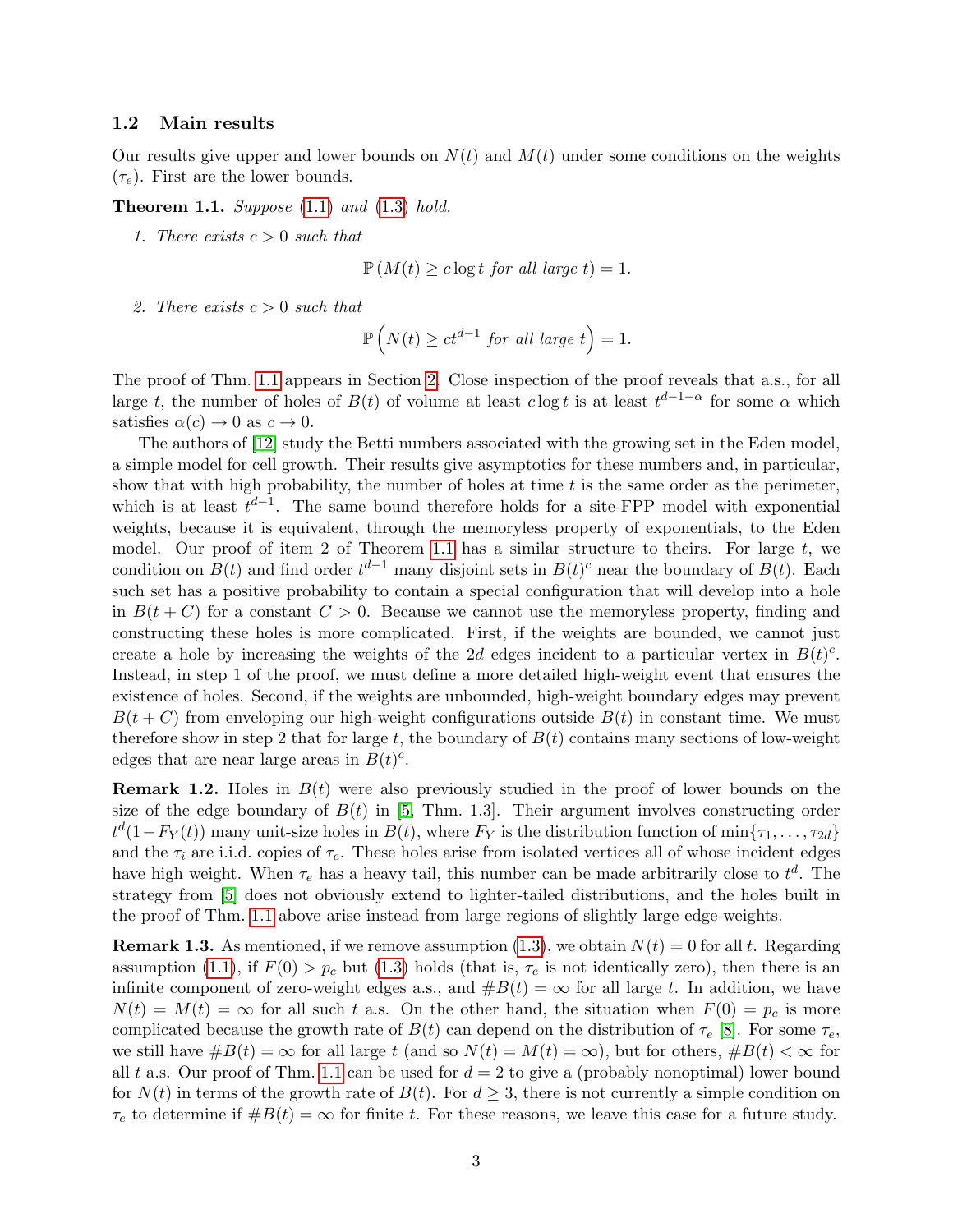Turning to upper bounds, each bounded component of  $B(t)^c$  contributes at least one edge to the edge boundary of  $B(t)$ 

$$
\partial_e B(t) = \{ \{x, y\} : x \in B(t), y \notin B(t) \}.
$$

Therefore  $N(t) \leq #\partial_e B(t)$ , and any upper bound for the size of the edge boundary holds also for  $N(t)$ . In [\[5\]](#page-27-1), Damron-Hanson-Lam gave some such inequalities, proving in particular that if Y is the minimum of 2d many i.i.d. edge-weights, then  $\#\partial_e B(t)$  is at most order  $t^{d-1} \mathbb{E} \min\{Y, t\}$  for "most" times (see [\[5,](#page-27-1) Thm. 1.2]). This gives a weak complement to the inequality in item 2 of Thm. [1.1](#page-2-0) when  $EY < \infty$ . We focus instead on a different result of [\[5\]](#page-27-1) which involves the "uniform curvature" condition" of Newman. This condition is unproved, but believed to be true for distributions of  $\tau_e$ that are, say, continuous; see [\[1,](#page-26-0) Sec. 2.8] for more details.

<span id="page-3-3"></span>**Definition 1.4.** We say that the limit shape  $\beta$  satisfies the uniform curvature condition if there exist constants  $c > 0, \eta > 0$  such that for all  $z_1, z_2 \in \partial \mathcal{B}$  and  $z = (1 - \lambda)z_1 + \lambda z_2$  with  $\lambda \in [0, 1],$ 

$$
1 - g(z) \geq c \min\{g(z - z_1), g(z - z_2)\}^{\eta},
$$

where q is the norm associated to  $\beta$ .

This condition is typically used in concert with an exponential moment condition:

<span id="page-3-0"></span>
$$
\mathbb{E}e^{\alpha\tau_e} < \infty \text{ for some } \alpha > 0,\tag{1.4}
$$

but it is possible to define  $\beta$  and therefore uniform curvature without any moment condition on  $\tau_e$ .

As a consequence of the bound on  $\#\partial_e B(t)$  from [\[5,](#page-27-1) Thm. 1.5], we immediately obtain the following.

**Proposition 1.5.** Suppose [\(1.1\)](#page-1-0) and [\(1.4\)](#page-3-0) hold, and assume the uniform curvature condition for **B.** There exists  $C > 0$  such that

$$
\mathbb{P}\left(N(t) \leq (\log t)^C t^{d-1} \text{ for all large } t\right) = 1.
$$

This result does not directly imply a good upper bound on the maximal hole size  $M(t)$ . For that, we give the following result in two dimensions.

<span id="page-3-1"></span>**Theorem 1.6.** Let  $d = 2$ . Suppose [\(1.1\)](#page-1-0) and [\(1.4\)](#page-3-0) hold, and assume the uniform curvature condition for  $\beta$ . There exists  $C > 0$  such that

$$
\mathbb{P}\left(M(t) \leq (\log t)^C \text{ for all large } t\right) = 1.
$$

The proof of Thm. [1.6](#page-3-1) is in Section [3.](#page-16-0) The argument bounds the diameter of a hole in both the radial direction and the lateral direction by  $(\log t)^C$ . The radial estimate (see "The first case ..." above [\(3.9\)](#page-18-0)) is valid in general dimensions. To bound the diameter in the lateral direction (below [\(3.15\)](#page-19-0)), we must use planarity to trap a hole between two geodesics. This second part of the proof only works for  $d = 2$ . It would be interesting to study the geometry of holes in more detail. Do the largest holes have larger diameter in the radial direction than in the lateral one? Is there an asymptotic shape for these holes?

Without the curvature assumption, the method of proof of Thm. [1.6](#page-3-1) still works in some form, and produces the following weaker result. It gives a bound on the diameter of a hole in both the and produces the following weaker result. It gives a bound on the direction of order  $\sqrt{t \log t}$ . Its proof is in Section [4.](#page-23-0)

<span id="page-3-2"></span>**Theorem 1.7.** Let  $d = 2$ . Suppose [\(1.1\)](#page-1-0) and [\(1.4\)](#page-3-0) hold. There exists  $C > 0$  such that

 $\mathbb{P}(M(t) \leq Ct \log t$  for all large  $t) = 1$ .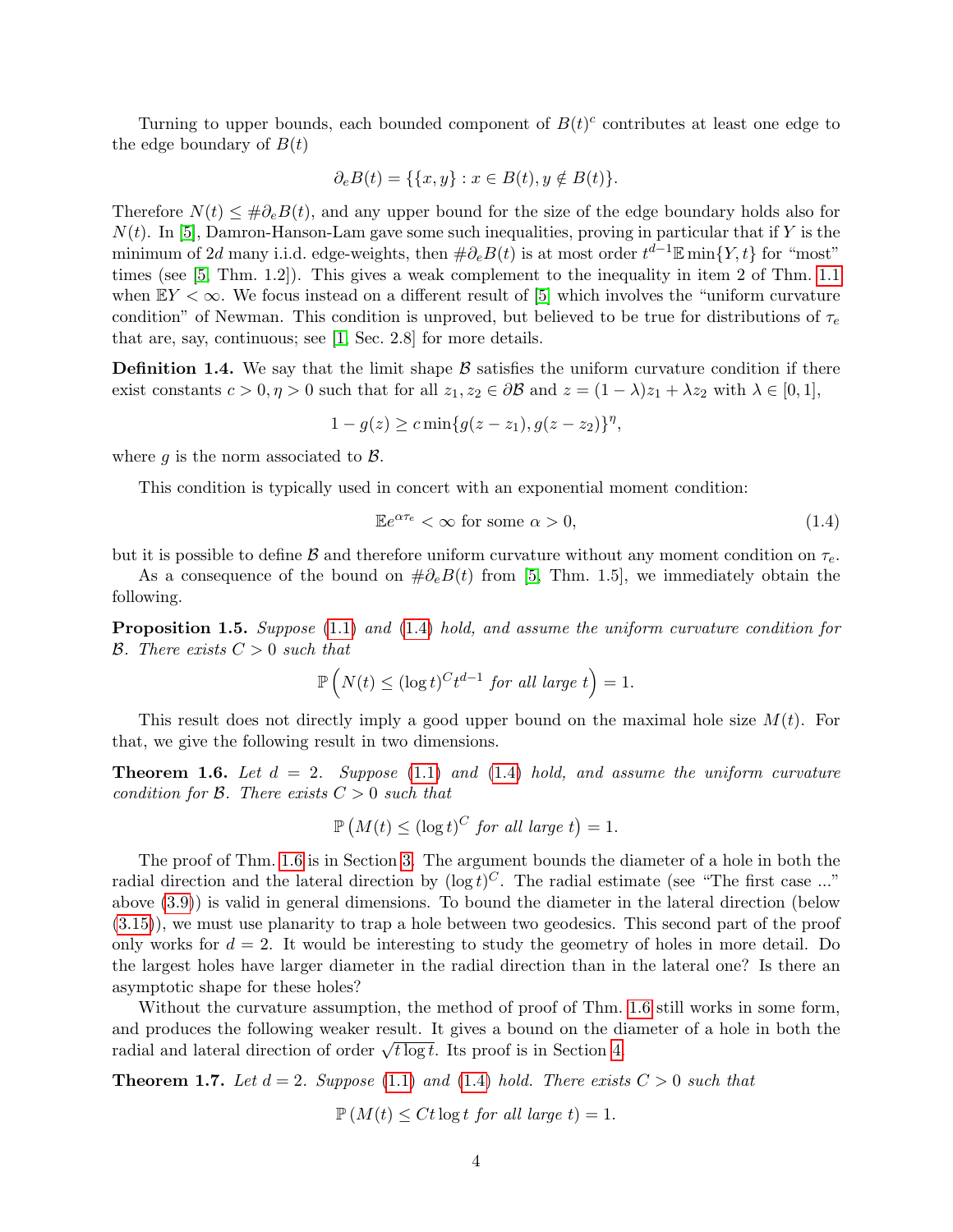#### 1.3 Outline of the paper

The rest of the paper consists of proofs of the main results. First, in Sec. [2,](#page-4-0) we prove Thm. [1.1.](#page-2-0) The proof contains three steps. In step 1, we construct a high-weight event contained in an  $\ell^1$ -ball  $\Lambda(n)$  that is used to create holes in  $B(t)$ . In step 2, we show how to find translates of  $\Lambda(n)$  that are directly outside  $B(t)$ . In step 3, we put these tools together to prove that a.s., for all large t, many of the translates of  $\Lambda(n)$  outside of  $B(t)$  have high-weight configurations that turn into holes in  $B(t)$  after a short time. In Sec. [3,](#page-16-0) we move to the proof of Thm. [3.](#page-16-0) The argument shows that a.s., for all large t, the largest hole in  $B(t)$  must be contained in a sector of an annulus with volume of order  $(\log t)^C$  (see Fig. [6\)](#page-16-1). Last, in Sec. [4,](#page-23-0) we show how to modify the proof from Sec. [3](#page-16-0) without the curvature assumption to prove Thm. [1.7.](#page-3-2)

### <span id="page-4-0"></span>2 Proof of Thm. [1.1](#page-2-0)

Throughout this section, we suppose that  $(1.1)$  and  $(1.3)$  hold. Therefore we can pick a, b with  $0 < a < b$  such that for every  $\delta > 0$ ,

<span id="page-4-1"></span>
$$
\mathbb{P}(\tau_e \in [a - \delta, a]) > 0 \text{ and } \mathbb{P}(\tau_e \in [b, 2b]) > 0 \tag{2.1}
$$

**Step 1.** We first construct a high-weight event that ensures the existence of holes. For  $n \geq 1$ , let

$$
\Lambda(n) = \{ x \in \mathbb{Z}^d : ||x||_1 \le n \}
$$

and write  $e_i$  for the *i*-th coordinate vector. For  $m_1, m_2, m_3 \geq 1$ , define the region

$$
R=R(m_1,m_2,m_3)=\left\{x\in\mathbb{Z}^d:-m_1\leq x\cdot\mathbf{e}_1\leq m_2,\sum_{i=2}^d|x\cdot\mathbf{e}_i|\leq m_3\right\},\,
$$

with interior boundary

$$
\widehat{R} = \widehat{R}(m_1, m_2, m_3) = \{x \in R : \exists y \in \mathbb{Z}^d \setminus R \text{ with } ||x - y||_1 = 1\}.
$$

Also define the discrete line segment

$$
L = \{k\mathbf{e}_1 : k = -n, \dots, -m_1\}.
$$

(See the left side of Fig. [1.](#page-5-0))

Given these geometric definitions, we now define our high-weight event. It is  $E_n$ , the event that

- 1.  $\tau_e \in [a \delta, a]$  for all  $e = \{x, y\}$  with  $x, y \in \hat{R} \cup L$ , and
- 2.  $\tau_e \in [b, 2b]$  for all other  $e = \{x, y\}$  with  $x, y \in \Lambda(n)$ .

In step 3, we will use this event to create a hole in  $B(t)$ . The edges in item 1 allow one to enter  $\Lambda(n)$  at  $-ne<sub>1</sub>$ , travel along L, and quickly encircle the high-weight region in R, where a hole can appear.

<span id="page-4-2"></span>**Lemma 2.1.** Let a, b be as in [\(2.1\)](#page-4-1) and  $\epsilon < (b-a)/(2b+3a)$ . If

$$
1 \le m_2 \le \epsilon m_3 \le \epsilon^2 m_1 \le \epsilon^3 n,
$$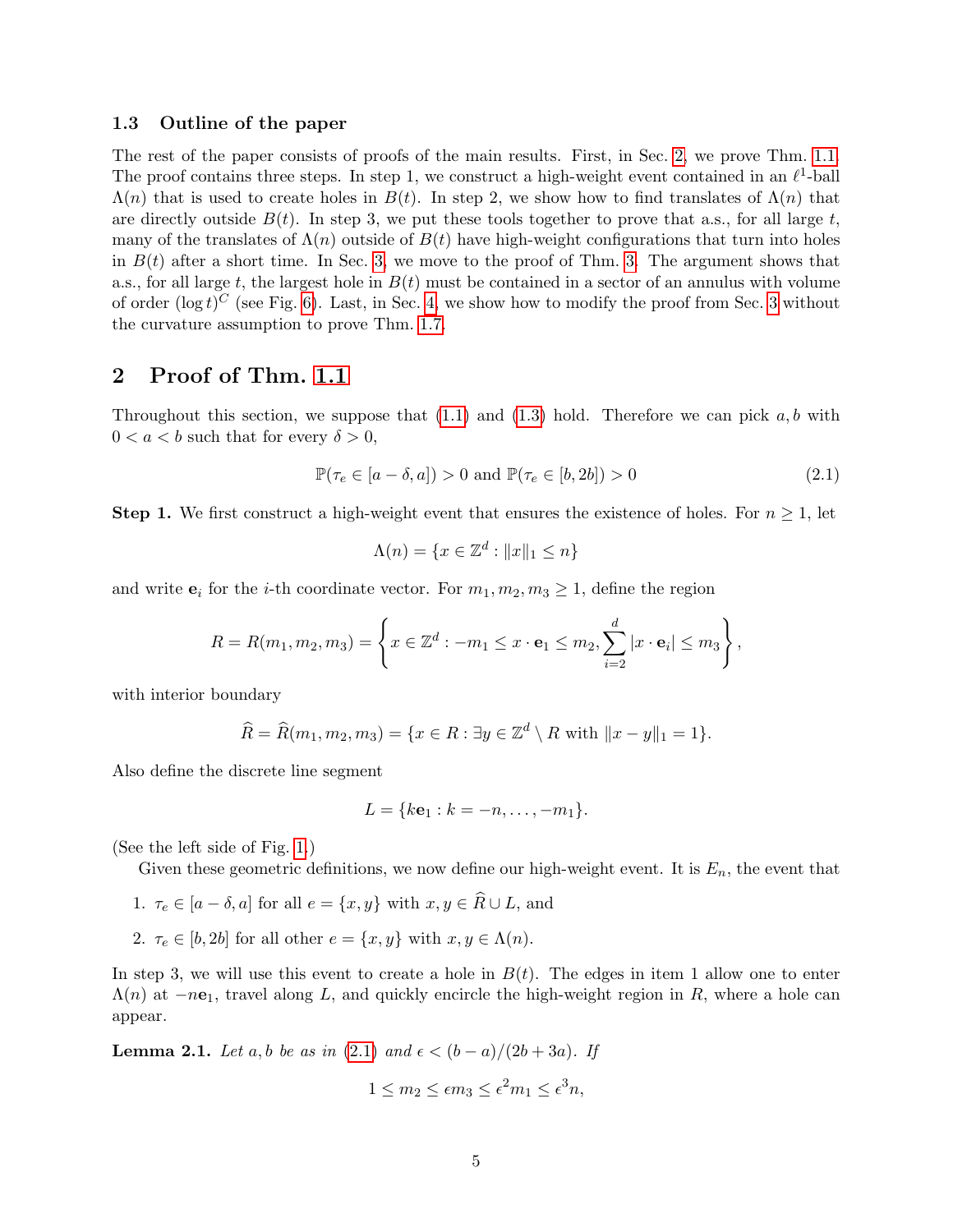

<span id="page-5-0"></span>Figure 1: On the left: the rectangle R inscribed in the set  $\Lambda(n)$ , translated to touch the growing ball B at a corner. On the right: the interior vertex boundary of R, defined as  $\overline{R}$ , is partitioned into  $\hat{R}_1$ ,  $\hat{R}_2$ , and  $\hat{R}_3$ , indicated by the left (light grey), right (black), and top (dark grey) vertices. The origin is represented by the solid ball inside R.

then, for any  $\delta > 0$ , on  $E_n$ ,

<span id="page-5-1"></span>
$$
T_{\Lambda(n)}(-n\mathbf{e}_1, y) \le a(n+2m_3) + am_2 \text{ for all } y \in \widehat{R},\tag{2.2}
$$

and

<span id="page-5-2"></span>
$$
T_{\Lambda(n)}(x,0) \ge (a-\delta)(n+2m_3) + bm_2 \text{ for all } x \in \mathbb{Z}^d \text{ with } ||x||_1 = n,
$$
\n(2.3)

where  $T_{\Lambda(n)}$  is the minimal passage time over paths whose vertices are in  $\Lambda(n)$ .

*Proof.* Throughout the proof we will use the sides of  $\tilde{R}$ :

$$
\widehat{R}_1 = \{ w \in \widehat{R} : w \cdot \mathbf{e}_1 = -m_1 \}, \ \widehat{R}_2 = \{ w \in \widehat{R} : w \cdot \mathbf{e}_1 = m_2 \},
$$

and

$$
\hat{R}_3 = \{ w \in \hat{R} : -m_1 < w \cdot \mathbf{e}_1 < m_2 \}.
$$

(See the right side of Fig. [1.](#page-5-0))

To show [\(2.2\)](#page-5-1), let  $y \in \hat{R}$ ; we will construct a path  $\gamma$  from  $-n\mathbf{e}_1$  to y and estimate its passage time. By symmetry, we may assume that  $y \cdot \mathbf{e}_i \geq 0$  for  $i = 2, \ldots, d$ . If  $y \in \hat{R}_1 \cup \hat{R}_3$  then there is a  $\gamma$ from  $-n\mathbf{e}_1$  to y with  $\|-n\mathbf{e}_1-y\|_1$  many edges all of which have both endpoints in  $\widehat{R}\cup L$ . To build  $\gamma$ , start at  $-n\mathbf{e}_1$  and move to  $-m_1\mathbf{e}_1$  along L. If  $y \in R_1$ , move to y by increasing each i-th coordinate for  $i = 2, \ldots, d$  in sequence. If  $y \in \widehat{R}_3$ , move to  $-m_1\mathbf{e}_1 + \sum_{i=2}^d (y \cdot \mathbf{e}_i) \mathbf{e}_i$  by increasing each *i*-th coordinate for  $i = 2, \ldots, d$  in sequence, and then move to y by increasing the first coordinate. The path  $\gamma$  as constructed has the desired properties, and

$$
T(\gamma) \le a \| -n\mathbf{e}_1 - y \|_1 \le a(n+m_3+m_2) \le \text{RHS of (2.2)}.
$$

If, instead,  $y \in \hat{R}_2$ , then we again move from  $-n\mathbf{e}_1$  to  $-m_1\mathbf{e}_1$  along L, and then to the vertex

$$
q = -m_1 \mathbf{e}_1 + \left(m_3 - \sum_{i=2}^d (y \cdot \mathbf{e}_i)\right) \mathbf{e}_2 + \sum_{i=2}^d (y \cdot \mathbf{e}_i) \mathbf{e}_i
$$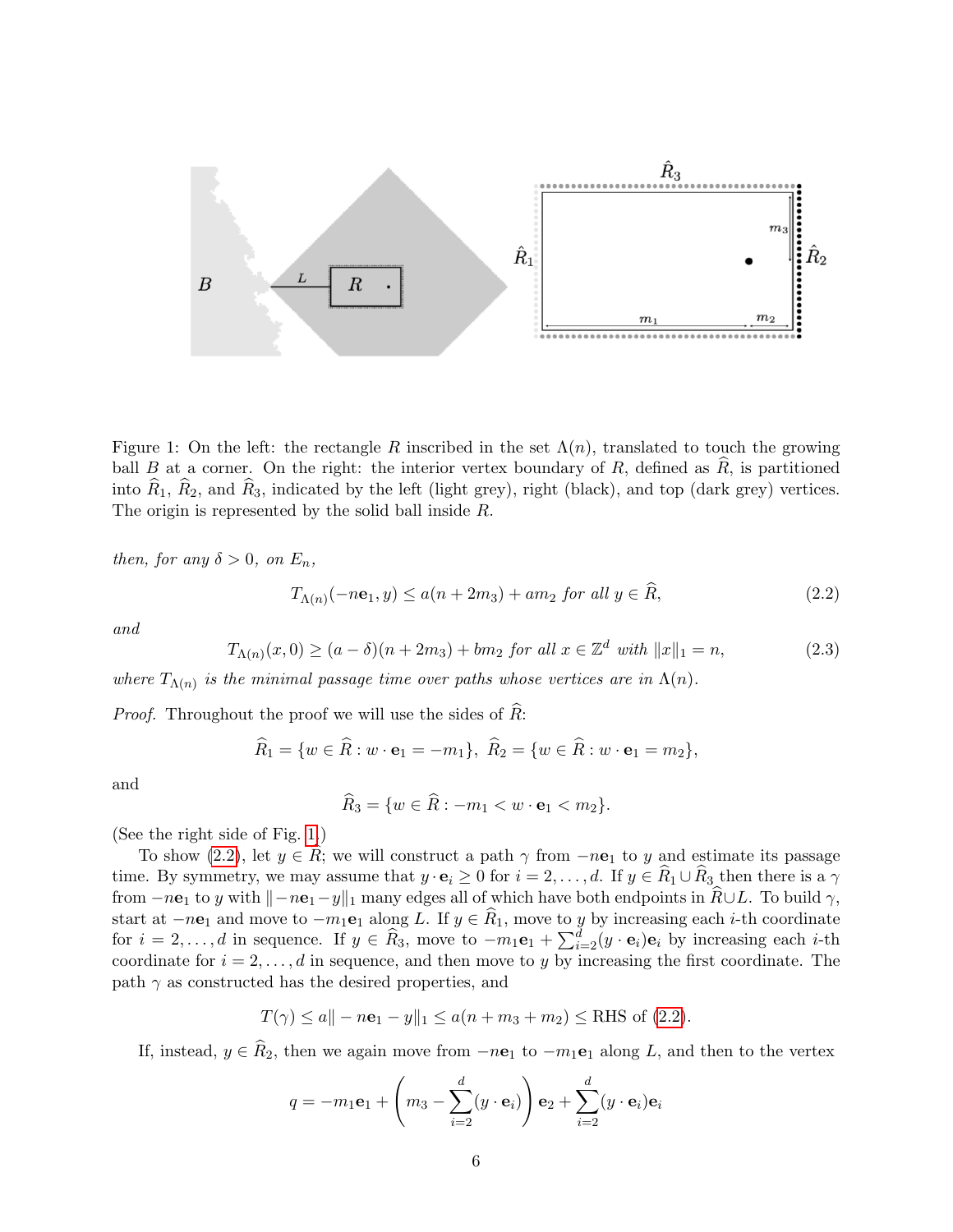by increasing each *i*-th coordinate for  $i = 2, ..., d$  in sequence. Then we move to  $q + (m_1 + m_2)e_1$ by increasing the first coordinate, and finally decrease the second coordinate to reach y. This  $\gamma$  as constructed has

$$
(n - m_1) + m_3 + (m_1 + m_2) + (m_3 - \sum_{i=2}^d |y \cdot \mathbf{e}_i|) \le n + 2m_3 + m_2
$$

many edges with weight  $\leq a$ , so we obtain [\(2.2\)](#page-5-1).

For [\(2.3\)](#page-5-2), we first show that if  $x \in \mathbb{Z}^d$  has  $||x||_1 = n$ , then

<span id="page-6-1"></span><span id="page-6-0"></span>
$$
T_{\Lambda(n)}(x,0) \ge T_{\Lambda(n)}(-n\mathbf{e}_1,0). \tag{2.4}
$$

To do this, let u be the first intersection of any  $T_{\Lambda(n)}$ -optimal path from x to 0 with the set  $R\cup L$ . Write  $\gamma_1$  for the segment from x to u and  $\gamma_2$  for the remaining segment. Then

$$
T_{\Lambda(n)}(x,0) - T_{\Lambda(n)}(-n\mathbf{e}_1,0) \ge (T(\gamma_1) + T(\gamma_2)) - (T_{\Lambda(n)}(-n\mathbf{e}_1, u) + T(\gamma_2))
$$
  
=  $T(\gamma_1) - T_{\Lambda(n)}(-n\mathbf{e}_1, u).$  (2.5)

Because  $\gamma_1$  uses only edges with weight  $\geq b$ ,  $T(\gamma_1) \geq b||x - u||_1 \geq b(n - ||u||_1)$ . If  $u \in L$  equals  $-k\mathbf{e}_1$ , then this is  $b(n-k)$ , but  $T_{\Lambda(n)}(-n\mathbf{e}_1, u) \leq a(n-k)$ , so [\(2.5\)](#page-6-0) is nonnegative. If, on the other hand,  $u \in \hat{R}$ , then  $n - ||u||_1 \geq n - (m_1 + m_3)$  so by [\(2.2\)](#page-5-1),

$$
T(\gamma_1) - T_{\Lambda(n)}(-n\mathbf{e}_1, u) \ge b(n - m_1 - m_3) - a(n + 2m_3 + m_2) \ge b(n - 2m_1) - a(n + 3m_1)
$$
  
 
$$
\ge (b - a - 2b\epsilon - 3a\epsilon)n,
$$

which is  $> 0$ . This shows  $(2.4)$ .



<span id="page-6-2"></span>Figure 2: Illustration of the last part of the proof of Lem. [2.1.](#page-4-2) The path depicted in white,  $\rho$ , is a  $T_{\Lambda(n)}$ -optimal path from  $-ne<sub>1</sub>$  to 0.

To prove [\(2.3\)](#page-5-2), it now suffices by [\(2.4\)](#page-6-1) to give the same lower bound for  $T_{\Lambda(n)}(-n\mathbf{e}_1, 0)$ . Consider any  $T_{\Lambda(n)}$ -optimal path  $\rho$  from  $-n\mathbf{e}_1$  to 0 and let  $u_1$  be the last vertex of  $\rho$  with  $u_1 \cdot \mathbf{e}_1 = -m_1$ . First, if  $\rho$  contains no point in  $\widehat{R}_3$  after  $u_1$ , then let  $u'_1$  be its first point after  $u_1$  with  $u'_1 \cdot \mathbf{e}_1 = 0$ . Then all edges on  $\rho$  between  $u_1$  and  $u'_1$  have weight  $\geq b$ , so we obtain

<span id="page-6-3"></span>
$$
T_{\Lambda(n)}(-n\mathbf{e}_1,0) = T(\rho) \ge (a-\delta) \|-n\mathbf{e}_1 - u_1\|_1 + b\|u_1 - u_1'\|_1 \ge (a-\delta)(n-m_1) + bm_1. \tag{2.6}
$$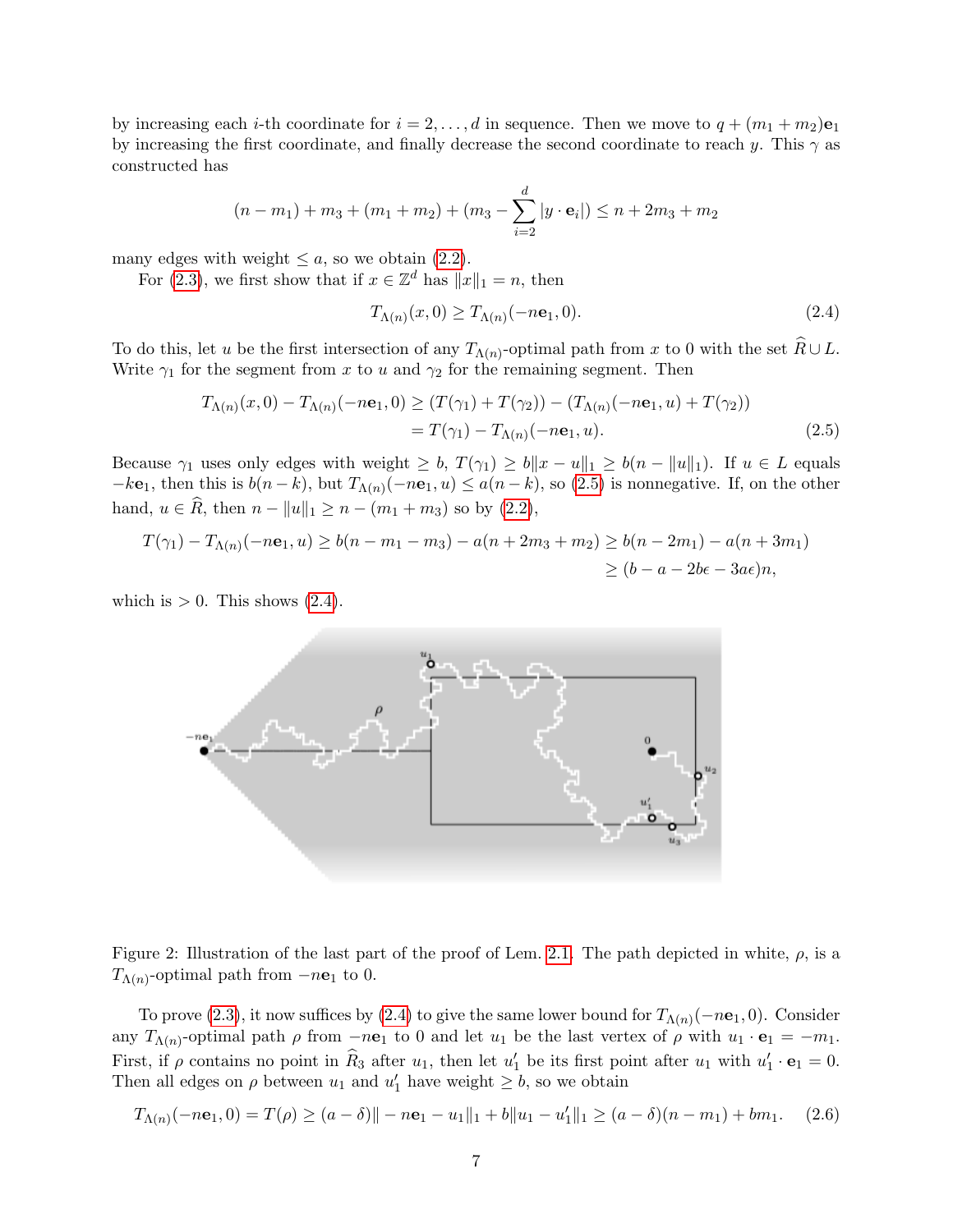Otherwise,  $\rho$  contains a point in  $\widehat{R}_3$  after  $u_1$ . Let  $u_3$  be the last such point. If  $\rho$  does not contain a point of  $R_2$  after  $u_3$ , then all edges on  $\rho$  after  $u_3$  have weight  $\geq b$ , and we obtain

$$
T_{\Lambda(n)}(-n\mathbf{e}_1, 0) = T(\rho) \ge (a - \delta) || - n\mathbf{e}_1 - u_3 ||_1 + b ||u_3||_1
$$
  
=  $(a - \delta)(n + u_3 \cdot \mathbf{e}_1) + (a - \delta) \sum_{i=2}^d |u_3 \cdot \mathbf{e}_i| + b \sum_{i=1}^d |u_3 \cdot \mathbf{e}_i|$   
 $\ge (a - \delta)(n + m_3) + bm_3.$  (2.7)

Here we have used that  $\sum_{i=2}^{d} |u_3 \cdot \mathbf{e}_i| = m_3$ .

The last possibility, shown in Fig. [2,](#page-6-2) is that  $\rho$  contains a point of  $\widehat{R}_2$  after  $u_3$ ; let  $u_2$  be the last such one. Again, all edges on  $\rho$  after  $u_2$  must have weight  $\geq b$ , so  $T_{\Lambda(n)}(-n\mathbf{e}_1, 0)$  is at least

$$
(a - \delta) || - n\mathbf{e}_1 - u_3 ||_1 + (a - \delta) ||u_3 - u_2 ||_1 + b ||u_2 ||_1
$$
  
=  $(a - \delta)(n + u_3 \cdot \mathbf{e}_1 + m_3) + (a - \delta) \left( (u_2 - u_3) \cdot \mathbf{e}_1 + \sum_{i=2}^d |(u_3 - u_2) \cdot \mathbf{e}_i| \right) + b \sum_{i=1}^d |u_2 \cdot \mathbf{e}_i|$   

$$
\geq (a - \delta)(n + m_3) + (a - \delta) \sum_{i=2}^d (|(u_3 - u_2) \cdot \mathbf{e}_i| + |u_2 \cdot \mathbf{e}_i|) + (b + a - \delta)(u_2 \cdot \mathbf{e}_1)
$$
  

$$
\geq (a - \delta)(n + 2m_3) + bm_2.
$$
 (2.8)

We claim that among  $(2.6)-(2.8)$  $(2.6)-(2.8)$ ,

<span id="page-7-2"></span><span id="page-7-1"></span><span id="page-7-0"></span>the term in 
$$
(2.8)
$$
 is minimal.  $(2.9)$ 

Combining this fact with [\(2.4\)](#page-6-1) will complete the proof of [\(2.3\)](#page-5-2). To see why [\(2.9\)](#page-7-1) holds, we write the difference between the terms in  $(2.6)$  and  $(2.8)$  as

$$
(a - \delta)(n - m_1) + bm_1 - (a - \delta)(n + 2m_3) - bm_2 \ge b(m_1 - m_2) - a(m_1 + 2m_3)
$$
  
 
$$
\ge (b - a - b\epsilon^2 - 2a\epsilon)m_1,
$$

which is  $> 0$ . Also, the difference between the terms in  $(2.7)$  and  $(2.8)$  is

$$
(a - \delta)(n + m_3) + bm_3 - (a - \delta)(n + 2m_3) - bm_2 = -(a - \delta)m_3 + b(m_3 - m_2)
$$
  
 
$$
\ge (b - \epsilon b - a)m_3,
$$

which is also  $> 0$ . This completes the proof of  $(2.9)$ .

Step 2. Now that we have our high-weight event  $E_n$  which takes place in  $\Lambda(n)$ , we describe a procedure to find translates of  $\Lambda(n)$  that are directly outside the growing ball  $B(t)$ . These will house images of the event  $E_n$ , and will force holes in the ball at a time soon after t.

Let B be a finite connected set of vertices (like  $B(t)$ ) and let  $n \geq 1$  and  $b' \geq 0$ . We say that a vertex  $x \in B^c$  is  $(b', n)$ -good for B if

- 1.  $x + \Lambda(n) \subset B^c$  but  $x + \Lambda(n+1)$  intersects B, and
- 2. there exists a path  $\gamma_x$  starting at a vertex of the form  $x \pm n\mathbf{e}_i$  such that
	- (a)  $\gamma_x$  uses no vertices of either  $x + \Lambda(n-1)$  or B,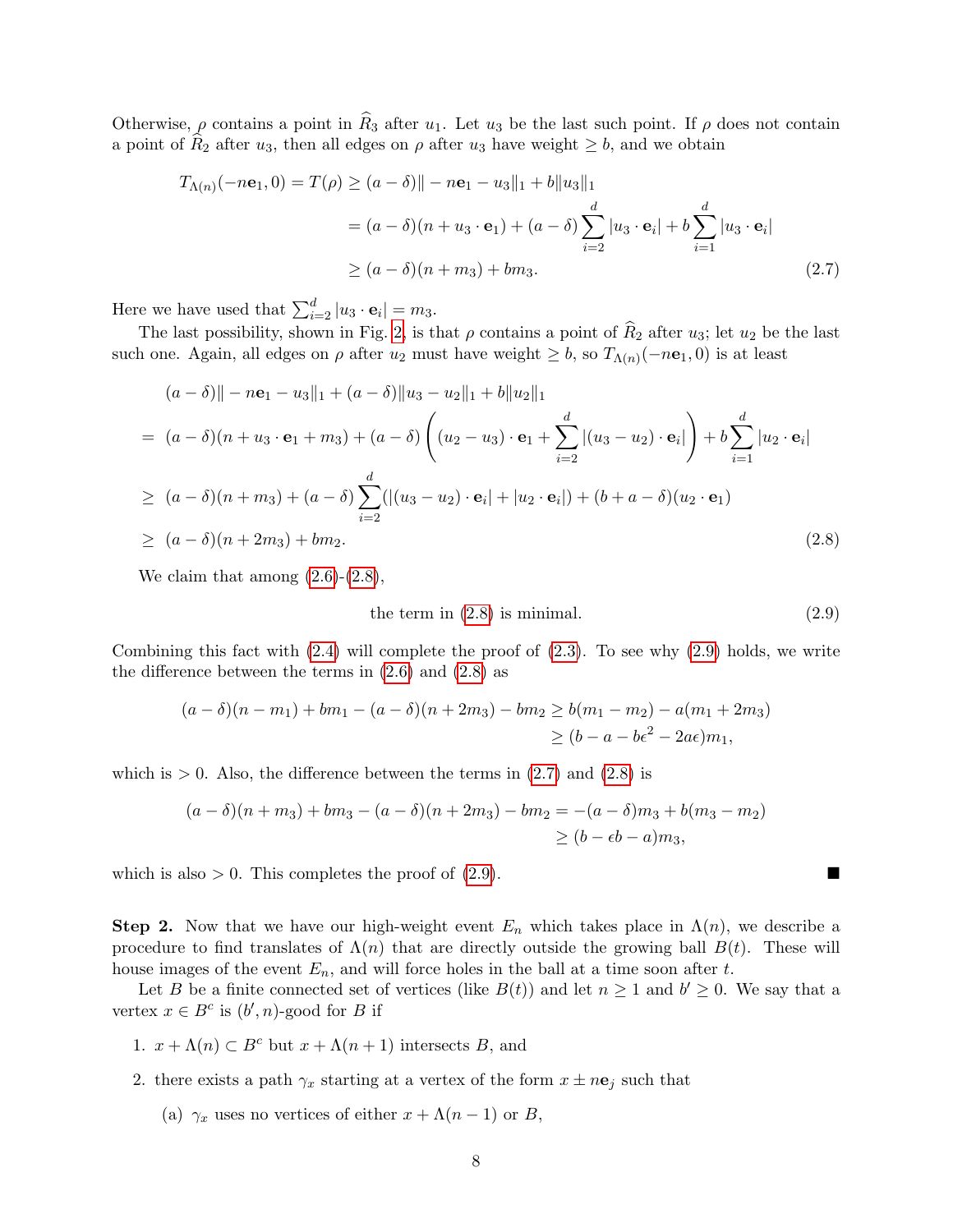

<span id="page-8-0"></span>Figure 3: On the left: a  $(b', n)$ -good vertex x, the center of the small diamond  $x + \Lambda(n)$ . The larger diamond and its center (corresponding to some  $4ny$  for  $y \in \partial^{\infty}B_n$ , in notation introduced later) are not labeled, but are part of the statement in display [\(2.13\)](#page-9-0). On the right: a close-up of the path  $\gamma_x$  for the good vertex x. The initial vertex of  $\gamma_x$  is  $x - n\mathbf{e}_1$ , and its terminal edge is  $e_x$ .

- (b) some edge  $e_x$  connects the final point of  $\gamma_x$  to a vertex in B and has  $\tau_{e_x} \leq b'$ , and
- (c)  $\gamma_x$  has at most  $\sqrt{n}$  many edges.

Fix a constant  $c_1 > 0$ . We say that B is  $(b', n)$ -good if there is a set  $S(B)$  of vertices x that are  $(b', n)$ -good for B such that

<span id="page-8-3"></span>any distinct 
$$
x, x' \in S(B)
$$
 have  $||x - x'||_1 \ge 4n$  (2.10)

and

#S(B) ≥ c1 <sup>n</sup>d−<sup>1</sup> #<sup>B</sup> d−1 <sup>d</sup> . (2.11)

Fig. [3](#page-8-0) illustrates  $(b', n)$ -good vertices and Fig. [4](#page-9-1) illustrates a  $(b', n)$ -good set B.

<span id="page-8-2"></span>**Proposition 2.2.** There exist  $b', c_1, C_2, c_3 > 0$  such that

 $\mathbb{P}(\exists \ connected \ B \ with \ 0 \in B, \#B = N \ and \ B \ is \ not \ (b', n)\text{-good}) \leq C_2 \left( \frac{N}{n} \right)$ n  $\bigg)^d \exp\left(-\frac{c_3}{n^{d-1}}N^{\frac{d-1}{d}}\right)$ 

for all large n and for all  $N \geq 1$ .

*Proof.* Let B be a connected set with  $#B = N$  and  $0 \in B$ . By taking  $C_2$  large, we may assume that  $N \geq (4n)^d$ , so that

<span id="page-8-1"></span>
$$
0 \in B \text{ and } B \text{ is not contained in } [-2n, 2n-1]^d. \tag{2.12}
$$

To verify that B is  $(b', n)$ -good with high probability, we first consider vertices of the form  $4ny$ which are directly outside of  $B$ . So, we cover  $B$  with boxes to get

$$
B_n = \{ z \in \mathbb{Z}^d : (4nz + [-2n, 2n - 1]^d) \cap B \neq \emptyset \},\
$$

which is also a finite connected set. Using the notation

 $\partial^{\infty} \mathfrak{V} = \{y \in \mathfrak{V}^c : y \text{ is in the infinite component of } \mathfrak{V}^c, \exists z \in \mathfrak{V} \text{ with } ||y - z||_{\infty} = 1\}$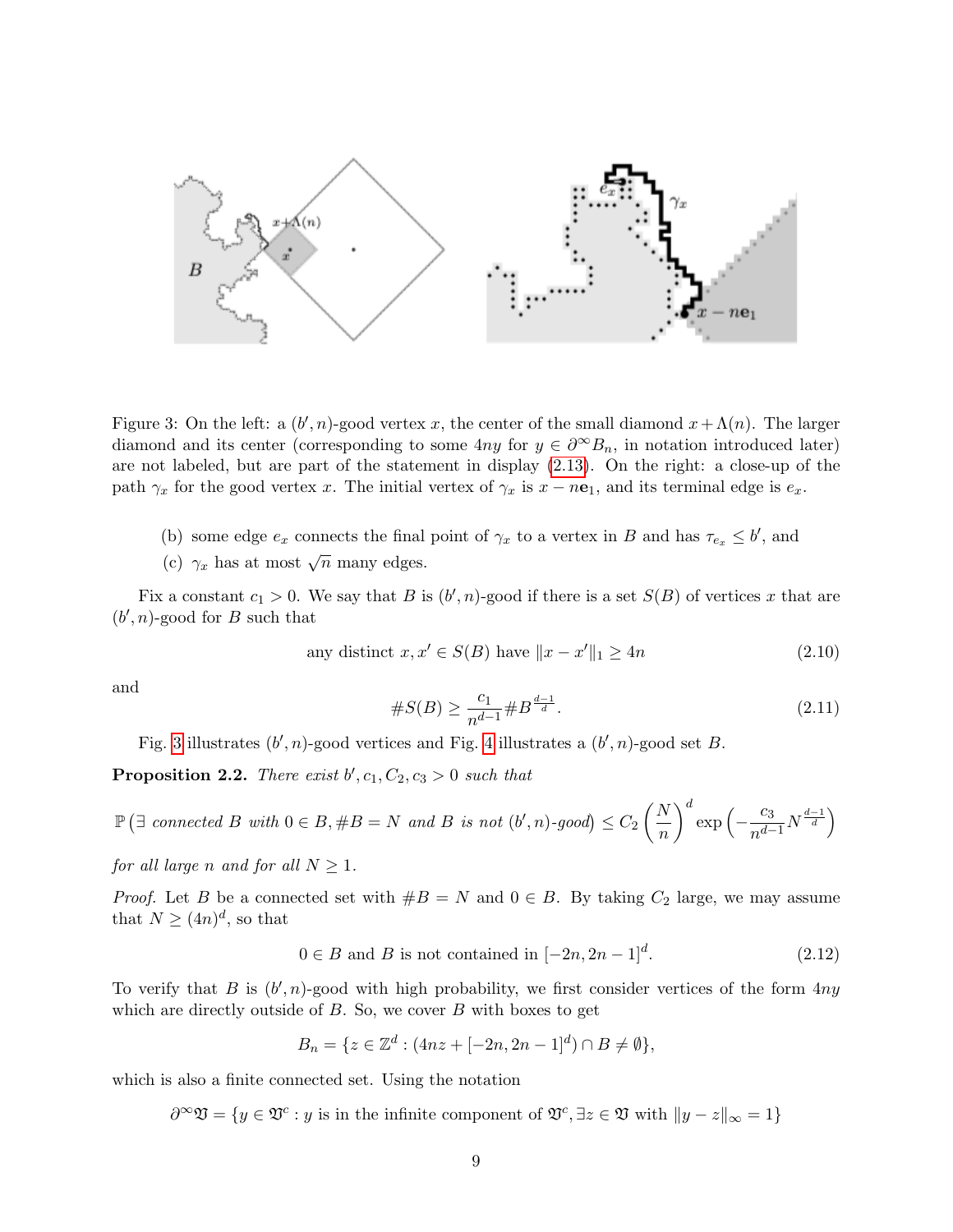

<span id="page-9-1"></span>Figure 4: Illustration of a  $(b', n)$ -good connected set B of vertices. The translates  $x + \Lambda(n)$ , as x ranges over the set  $S(B)$  of vertices that are  $(b', n)$ -good for B, are shown in black.

for the exterior \*-boundary of a finite connected  $\mathfrak{V} \subset \mathbb{Z}^d$ , we remark that  $\partial^{\infty}B_n$  is connected [\[14,](#page-27-6) Thm. 3. For  $v \in \mathbb{Z}^d$ , define  $\sigma_v = \max_w \tau_{\{v,w\}}$  to be the maximal weight over all edges with v as an endpoint. For  $y \in \mathbb{Z}^d$ , let  $F_y$  be the event that there exists a vertex self-avoiding path in  $4ny + [-7n, 7n-1]^d$  with  $\lfloor \sqrt{n} \rfloor$  many edges and whose vertices v satisfy  $\sigma_v > b'$ . In this first part of the proof, we show that

<span id="page-9-0"></span>if  $y \in \partial^{\infty} B_n$  and  $F_y^c$  occurs, then some vertex in  $4ny + [-6n, 6n]^d$  is  $(b', n)$ -good for B. (2.13)

(See Fig. [5.](#page-10-0))

To prove [\(2.13\)](#page-9-0), suppose that  $y \in \partial^{\infty}B_n$  and  $F_y^c$  occurs. Because  $y \notin B_n$ , we have  $4ny +$  $[-2n, 2n-1]^d \subset B^c$ , but because there is a  $z \in B_n$  with  $||z-y||_{\infty} = 1$ , we know  $4ny + [-6n, 6n-1]^d$ intersects B at some point y<sub>0</sub>. Choose y<sub>0</sub> so that  $||y_0 - 4ny||_1 = \min_{y' \in B} ||y' - 4ny||_1$ . To select our point x which will be  $(b', n)$ -good for B, we assume without loss in generality that  $(y_0 - 4ny) \cdot \mathbf{e}_i \ge 0$ for all  $i = 1, \ldots, d$ , and that the first coordinate of  $y_0 - 4ny$  is maximal. Because  $||y_0 - 4ny||_{\infty} \ge 2n$ , we find  $(y_0 - 4ny) \cdot \mathbf{e}_1 \ge n+1$ , and we define

$$
x=y_0-(n+1)\mathbf{e}_1.
$$

Then  $||x - y_0||_1 = n + 1$  and so  $x + \Lambda(n + 1)$  intersects B at the point  $y_0 = x + (n + 1)e_1$ . However, if  $w \in x + \Lambda(n)$ , then  $||w - 4ny||_1 \le ||w - x||_1 + ||x - 4ny||_1 \le n + ||x - 4ny||_1$  and

$$
||x - 4ny||_1 = ||y_0 - 4ny - (n+1)e_1||_1 = ||y_0 - 4ny||_1 - (n+1),
$$

so  $\|w - 4ny\|_1 \le \|y_0 - 4ny\|_1 - 1$ , giving by minimality of  $y_0$  that  $w \notin B$ . Therefore  $x + \Lambda(n) \subset B^c$ . Furthermore, because  $(y_0 - 4ny) \cdot \mathbf{e}_1 = ||y_0 - 4ny||_{\infty} \ge n + 1$ , we have  $||x - 4ny||_{\infty} = ||y_0 - 4ny - 4|$  $(n+1)\mathbf{e}_1\|_{\infty} \leq \|y_0 - 4ny\|_{\infty} \leq 6n$ , so we conclude that  $x \in 4ny + [-6n, 6n]^d$ . This shows that

$$
x \in 4ny + [-6n, 6n]^d
$$
,  $x + \Lambda(n) \subset B^c$ , and  $x + \Lambda(n + 1)$  intersects B at a point  $y_0$ ,

where  $y_0 = x + (n + 1)e_1$ . Even without our assumptions on  $(y_0 - 4ny) \cdot e_i$ , we obtain the same statement, but  $y_0$  is then of the form  $x \pm (n+1)\mathbf{e}_j$ . This shows item 1 of the definition of  $(b', n)$ -good for the vertex  $x$ .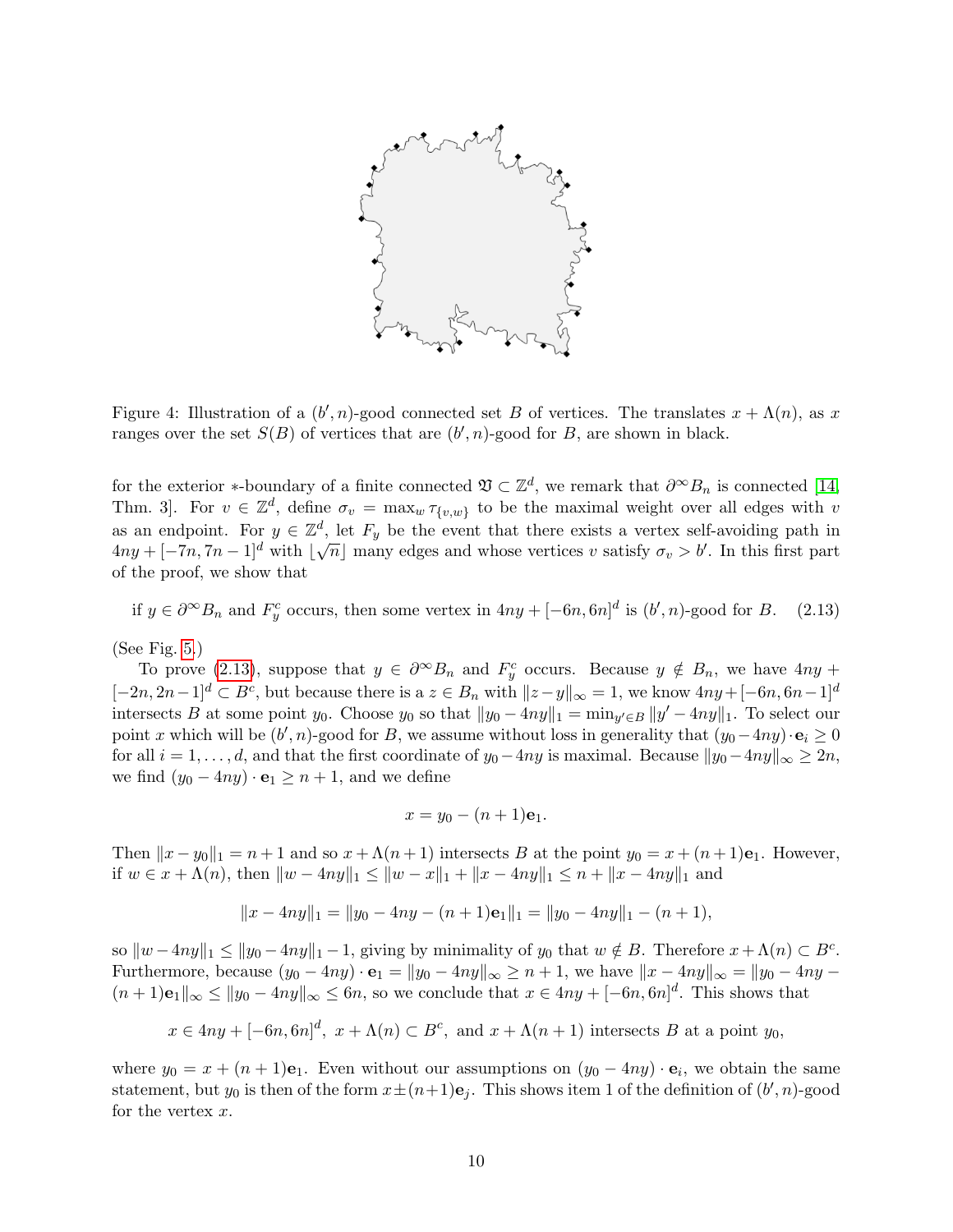

<span id="page-10-0"></span>Figure 5: Extracting a collection of  $(b', n)$ -good vertices (the centers of the black diamonds) surrounding a connected set  $B$  of vertices, in light grey. The smaller diamonds are centered at vertices 4ny for y in the set  $\partial^{\infty}B_n$  (shown in grey) such that  $F_y^c$  occurs.

If the edge connecting  $y_0$  to the unique vertex  $w_0$  in  $x + \Lambda(n)$  has weight  $\leq b'$ , then we can simply set  $\gamma_x$  to be the path with no edges and a single vertex  $w_0$ . In general, though, we must find a nearby edge satisfying this weight constraint. We observe that  $w_0$  is in the exterior ∗-boundary  $\partial^\infty B$  of B. This is because it is adjacent to  $y_0$ , which is in B, but also can be connected to  $4ny$  without touching B, and  $y \in \partial^{\infty} B_n$ . Display [\(2.12\)](#page-8-1) ensures that B is not contained in  $w_0 + [-\sqrt{n}, \sqrt{n}]^d$ . Neither is  $\partial^{\infty}B$  if n is large, and so we can select  $w'_0 \in \partial^{\infty}B$  which is not in  $w_0 + [-\sqrt{n}, \sqrt{n}]^d$ . Because  $\partial^{\infty}B$  is connected, there is a vertex self-avoiding path  $\mathfrak{p}$  from  $w_0$  to  $w'_0$  in  $\partial^{\infty}B$  and since  $x + \Lambda(n) \subset B^c$ , the path p cannot use any vertices of  $x + \Lambda(n-1)$ . Let  $\mathfrak{p}_x$  be the initial segment of  $\mathfrak p$  consisting of the first  $\lfloor \sqrt{n} \rfloor$  many edges and list the vertices of  $\mathfrak p_x$  as  $w_0, w_1, \ldots, w_{|\sqrt{n}|}$ . Each  $w_i$  is an endpoint of an edge  $f_i$  whose other endpoint is in B. If  $\tau_{f_i} \leq b'$  for some i, we let  $i_0$ be the first such i and define  $\gamma_x$  to be the initial segment of  $\mathfrak{p}_x$  from  $w_0$  to  $w_{i_0}$ . This  $\gamma_x$  satisfies conditions (a)-(c) of the definition of  $(b', n)$ -good. If  $i_0$  does not exist, then the entire path  $\mathfrak{p}_x$  must have vertices with  $\sigma_v > b'$ , meaning that  $F_y$  occurs. This shows [\(2.13\)](#page-9-0).

Given [\(2.13\)](#page-9-0), we can now return to the main proof. Let B be connected with  $\#B = N$  and such that [\(2.12\)](#page-8-1) holds. The set  $B_n$  satisfies  $(4n)^d \# B_n \geq \# B = N$ , so the isoperimetric inequality implies

<span id="page-10-2"></span>
$$
\#\partial^{\infty}B_n \ge \frac{c_4}{n^{d-1}}N^{\frac{d-1}{d}}.\tag{2.14}
$$

Suppose that B is not  $(b', n)$ -good. We claim that for some constant  $C_5 > 0$ , and  $c_1$  from the definition of  $(b', n)$ -good,

<span id="page-10-1"></span>
$$
\sum_{y \in \partial^{\infty} B_n} \mathbf{1}_{F_y^c} \le \frac{C_5 c_1}{n^{d-1}} N^{\frac{d-1}{d}}.
$$
\n(2.15)

To see why, partition  $\partial^{\infty}B_n$  into  $C_5 = C_5(d)$  many subsets  $S_1, \ldots, S_{C_5}$  such that if for a fixed i, we select distinct  $y, y' \in S_i$ , then  $||y - y'||_{\infty} \ge 4$ . If for some such i,  $F_y^c$  and  $F_{y'}^c$  both occur, then let  $x, x'$  be the corresponding  $(b', n)$ -good points from [\(2.13\)](#page-9-0). We have

$$
||x - x'||_1 \ge ||x - x'||_{\infty} \ge ||4ny - 4ny'||_{\infty} - ||4ny - x||_{\infty} - ||4ny' - x'||_{\infty} \ge 16n - 6n - 6n = 4n.
$$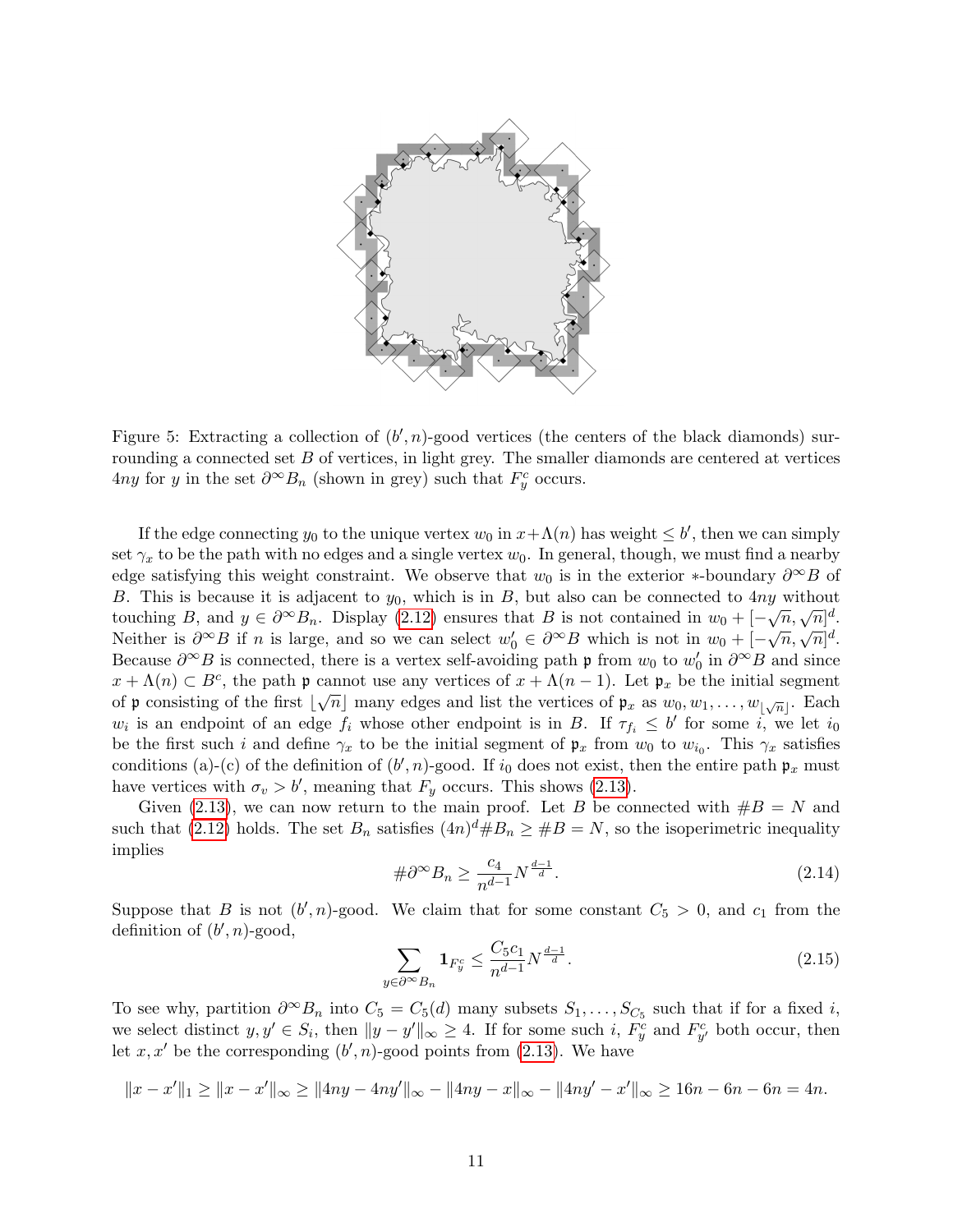The definition of  $(b', n)$ -good then implies  $\sum_{y \in S_i} \mathbf{1}_{F_y^c} < (c_1/n^{d-1})N^{(d-1)/d}$  for  $i = 1, \ldots, C_5$ , and this gives  $(2.15)$ .

Since  $B \subset [-N, N]^d$ , we have  $B_n \subset [-(N/n) - 1, (N/n) + 1]^d$  and so  $\partial^{\infty}B_n \subset [-(N/n) 2, (N/n) + 2]^d$ . Taking  $c_4$  from [\(2.14\)](#page-10-2), if  $A_{N,n}$  is the event that there exists a finite connected set  $S \subset \mathbb{Z}^d$  such that

$$
\#S \ge \frac{c_4}{n^{d-1}} N^{\frac{d-1}{d}} \text{ and } S \subset \left[ -\frac{N}{n} - 2, \frac{N}{n} + 2 \right]^d,
$$

but  $\sum_{y \in S} \mathbf{1}_{F_y^c} \le (c_1 C_5/c_4) \# S$ , then

<span id="page-11-2"></span> $\mathbb{P}(\exists \text{ connected } B \text{ with } 0 \in B, \#B = N \text{ and } B \text{ is not } (b', n)\text{-good}) \leq \mathbb{P}(A_{N,n}).$  (2.16)

Let  $\mathcal{S}_k$  be the collection of connected  $S \subset \mathbb{Z}^d$  such that  $\#S = k$  and S contains the origin. Using the bound  $\#\mathcal{S}_k \leq (2de)^k \leq e^{C_6k}$  [\[2\]](#page-26-2) for some  $C_6 > 0$ , we obtain for  $\ell \geq 0$ 

$$
\# \text{ connected } S \subset \mathbb{Z}^d \cap [-\ell, \ell]^d \text{ with } \#S = k
$$
\n
$$
\leq \sum_{v \in [-\ell, \ell]^d} \# \text{ connected } S \subset \mathbb{Z}^d \text{ containing } v \text{ with } \#S = k
$$
\n
$$
\leq (2\ell + 1)^d e^{C_6 k}.
$$

Applying this with  $\ell = N/n + 2$ , we see that

<span id="page-11-0"></span>
$$
\mathbb{P}(A_{N,n}) \le \left(2\frac{N}{n} + 5\right)^d \sum_{k \ge \frac{c_4}{n^{d-1}}N^{\frac{d-1}{d}}} e^{C_6 k} \max_{S \in \mathcal{S}_k} \mathbb{P}\left(\sum_{y \in S} \mathbf{1}_{F_y^c} \le \frac{c_1 C_5}{c_4} k\right). \tag{2.17}
$$

For a given  $S \in \mathcal{S}_k$ , the events  $\mathbf{1}_{F_y^c}$  are not independent as y ranges over S, but they are only finitely dependent. Therefore we can extract a subset of size at least  $c_7k$  such that as y ranges over the subset, the events  $\mathbf{1}_{F_y^c}$  are independent. This implies that

$$
\max_{S \in \mathcal{S}_k} \mathbb{P}\left(\sum_{y \in S} \mathbf{1}_{F_y^c} \le \frac{c_1 C_5}{c_4} k\right) \le \mathbb{P}\left(\sum_{i=1}^{\lfloor c_7 k \rfloor} Z_i \le \frac{c_1 C_5}{c_4} k\right),\,
$$

where  $Z_i$  are i.i.d. and have the same distribution as  $\mathbf{1}_{F_0^c}$ . The right side is bounded by

$$
\mathbb{P}\left(\sum_{i=1}^{\lfloor c_7k \rfloor} (1-Z_i) \geq \lfloor c_7k \rfloor - \frac{c_1C_5}{c_4}k\right) \leq 2^{c_7k} \mathbb{P}(F_0)^{\lfloor c_7k \rfloor - \frac{c_1C_5}{c_4}k},
$$

so we can return to [\(2.17\)](#page-11-0) to state, for some  $C_8 > 0$ ,

<span id="page-11-1"></span>
$$
\mathbb{P}(A_{N,n}) \le \left(2\frac{N}{n} + 5\right)^d \sum_{k \ge \frac{c_4}{n^{d-1}}N^{\frac{d-1}{d}}} e^{C_8 k} \mathbb{P}(F_0)^{\lfloor c_7 k \rfloor - \frac{c_1 C_5}{c_4} k}.
$$
\n(2.18)

Last, we must estimate  $\mathbb{P}(F_0)$ . For a given vertex self-avoiding path  $\gamma$  in  $[-7n, 7n-1]^d$  with Last, we must estimate  $\mathbb{F}(v_0)$ . For a given vertex sen-avoiding path  $\gamma$  in  $[-m, m-1]$  with  $[\sqrt{n}]$  many edges, the events  $\{\sigma_v > b\}$  as v ranges over the vertices of  $\gamma$  are not independent, but they are finitely dependent. Again, we can find a subset of the vertices of size at least  $c_9\sqrt{n}$  such that as  $v$  ranges over the subset, the events are independent. This gives

$$
\mathbb{P}(\text{for all } v \in \gamma, \sigma_v > b') \leq \mathbb{P}(\sigma_0 > b)^{c_9\sqrt{n}-1} \leq (2d\mathbb{P}(\tau_e > b'))^{c_9\sqrt{n}-1}.
$$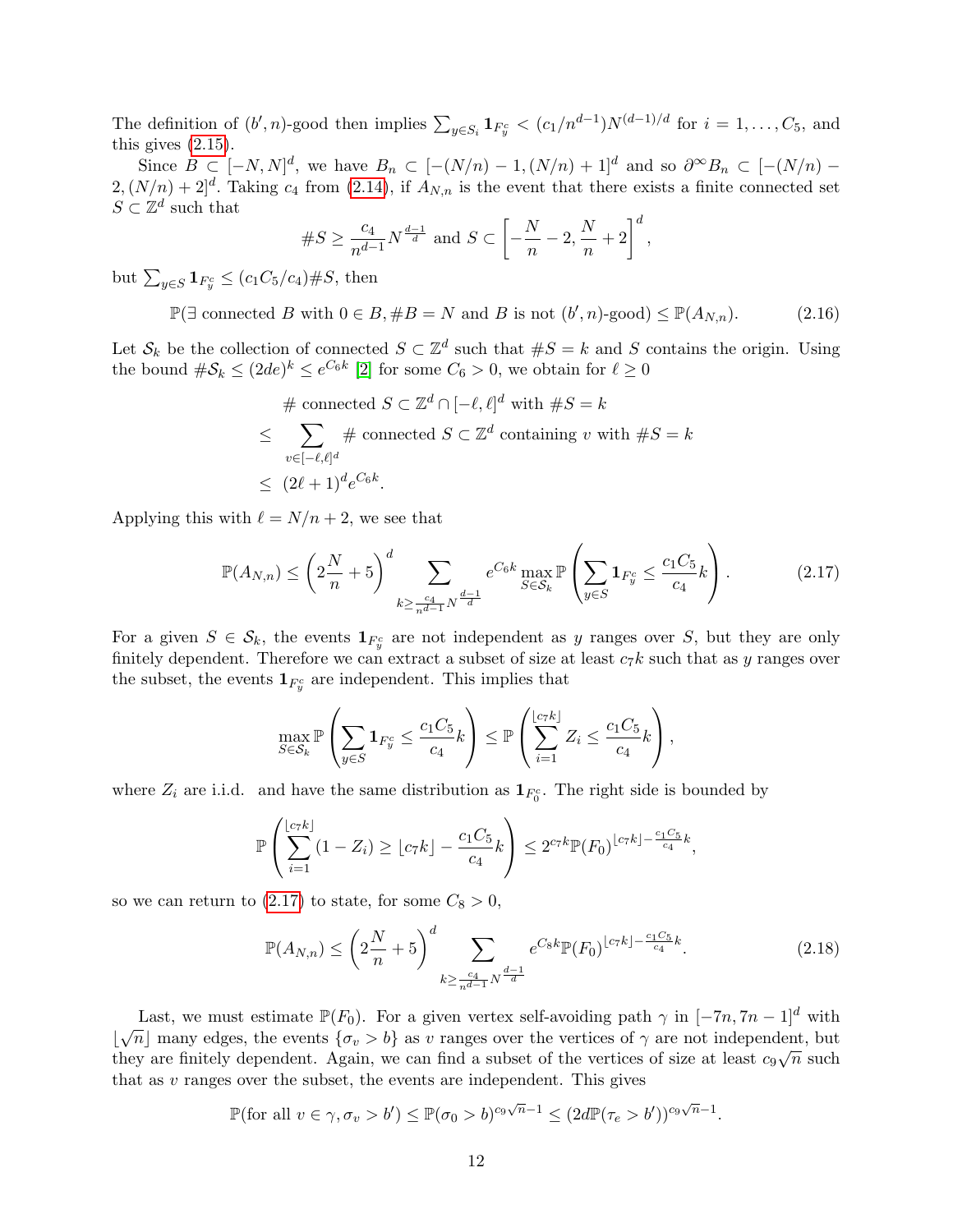The number of such paths  $\gamma$  is at most  $(14n)^d(2d)^{\sqrt{n}}$ , so

$$
\mathbb{P}(F_0) \le (14n)^d (2d)^{\sqrt{n}} (2d \mathbb{P}(\tau_e > b'))^{c_9\sqrt{n}-1}.
$$

Putting this in [\(2.18\)](#page-11-1), we find

$$
\mathbb{P}(A_{N,n}) \le \left(2\frac{N}{n} + 5\right)^d \sum_{k \ge \frac{c_4}{n^{d-1}}N^{\frac{d-1}{d}}} e^{C_8k} ((14n)^d (2d)^{\sqrt{n}} (2d\mathbb{P}(\tau_e > b'))^{c_9\sqrt{n}-1})^{\lfloor c_7 k \rfloor - \frac{c_1C_5}{c_4}k}.
$$

First choose  $c_1$  so small that  $\lfloor c_7k \rfloor - c_1C_5k/c_4$  is at least  $c_7k/2$ . After this, we may choose b' so large that the entire summand is at most  $2^{-k}$ . This produces the bound

$$
\mathbb{P}(A_{N,n}) \leq 2 \cdot \left(2\frac{N}{n} + 5\right)^d 2^{-\frac{c_4}{n^{d-1}}N^{\frac{d-1}{d}}}.
$$

Combined with  $(2.16)$ , this implies the statement of Prop. [2.2.](#page-8-2)

**Step 3.** In this step we use the tools from the previous steps to construct holes in  $B(t)$ . First, by [\[4,](#page-26-3) Eq. (3)], our assumption [\(1.1\)](#page-1-0) gives a  $c_{10} > 0$  such that

<span id="page-12-3"></span>
$$
\mathbb{P}(c_{10}t^d \le \#B(t) < \infty \text{ for all large } t) = 1. \tag{2.19}
$$

To place the translates of  $\Lambda(n)$  from step 2 around the set  $B(t)$ , we choose a size of one of the two forms

<span id="page-12-0"></span>
$$
n = n_t = C_{11} \in \mathbb{N} \text{ or } \lfloor c_{12} (\log t)^{\frac{1}{d}} \rfloor. \tag{2.20}
$$

We fix the rest of our parameters as follows:

- 1.  $a, b$  are as in  $(2.1)$  and  $b'$  is from Prop. [2.2,](#page-8-2)
- 2. let  $\delta = \epsilon^4$ , where  $\epsilon < (b-a)/(2b+3a)$  (compare to Lem. [2.1\)](#page-4-2) will be taken small in the proof of [\(2.25\)](#page-14-0) below,
- 3.  $m_1 = |\epsilon n|, m_3 = |\epsilon m_1|, m_2 = |\epsilon m_3|$  and set  $\mathsf{L} = |\epsilon m_2|$ .

If  $C_{11}$  and t are large with  $c_{12}$  fixed, the  $m_i$ 's satisfy the constraints in Lem. [2.1.](#page-4-2) The parameter L will be a lower bound on the radius of a hole. Now we apply Prop. [2.2](#page-8-2) for

$$
\mathbb{P}(\exists \text{ connected } B \text{ with } 0 \in B, c_{10}t^d \le \#B < \infty \text{ and } B \text{ is not } (b', n)\text{-good})
$$
\n
$$
\le \sum_{N \ge c_{10}t^d} \mathbb{P}(\exists \text{ connected } B \text{ with } 0 \in B, \#B = N \text{ and } B \text{ is not } (b', n)\text{-good})
$$
\n
$$
\le C_2 \sum_{N \ge c_{10}t^d} \left(\frac{N}{n}\right)^d \exp\left(-\frac{c_3}{n^{d-1}} N^{\frac{d-1}{d}}\right). \tag{2.21}
$$

The application of Prop. [2.2](#page-8-2) requires that n is large, and this holds for large  $C_{11}$  and t for fixed  $c_{12}$ . For either choice of n from [\(2.20\)](#page-12-0), the expression in [\(2.21\)](#page-12-1) is summable in t, so for any large  $C_{11}$  and any fixed  $c_{12}$ ,

<span id="page-12-2"></span>
$$
\sum_{t \in \mathbb{N}} \mathbb{P}\left(c_{10}t^d \le \#B(t) < \infty \text{ but } B(t) \text{ is not } (b', n_t)\text{-good}\right) < \infty. \tag{2.22}
$$

<span id="page-12-1"></span>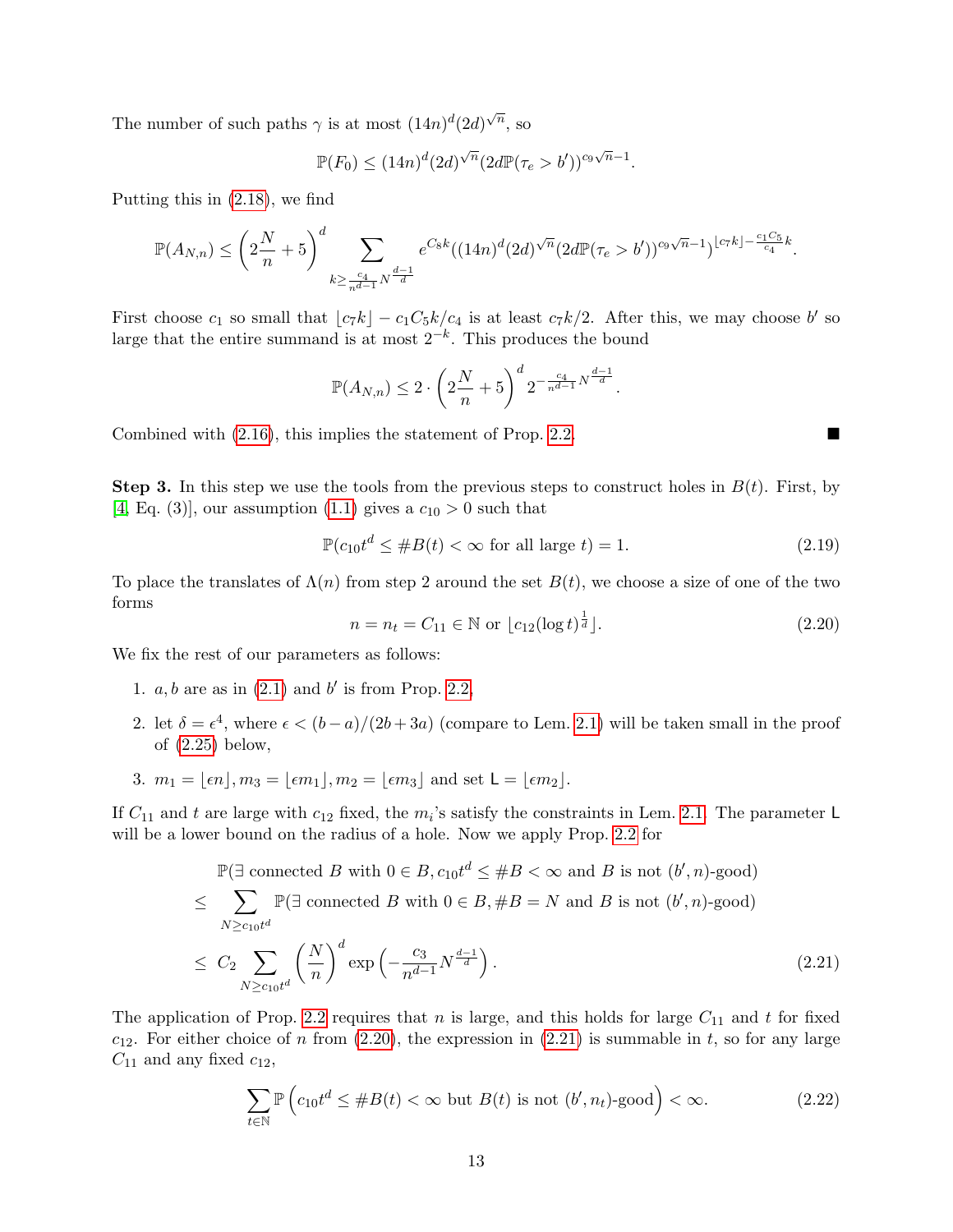From the definition of  $(b', n)$ -good, we get boxes of the form  $x + \Lambda(n)$  situated around our set  $B(t)$ , so now we must populate them with versions of the event  $E_n$  from step 1. To do this properly, we need to decouple the variables inside  $B(t)$  from those outside. For a given finite, connected B containing the origin that is  $(b', n)$  good, we may choose at least  $(c_1/n^{d-1}) \# B^{(d-1)/d}$ many vertices x that are  $(b', n)$ -good for B and distinct x, x' satisfy inequality [\(2.10\)](#page-8-3). These vertices come with edges  $e_x$  and paths  $\gamma_x$  as in the definition. The edges and paths are contained in the boxes  $[-n-\sqrt{n}-1,n+\sqrt{n}+1]^d+x$  because of item 2(c) in the definition, and by [\(2.10\)](#page-8-3), these boxes are disjoint for distinct  $x, x'$ . Enumerate the first

<span id="page-13-0"></span>
$$
r=\left\lceil\frac{c_1}{n^{d-1}}\# B^{\frac{d-1}{d}}\right\rceil
$$

many of these points in some deterministic way as  $x_1, \ldots, x_r$ . All of the  $x_i, \gamma_{x_i}$ , and  $e_{x_i}$  are random, so we must fix their values for a large  $t \in \mathbb{N}$  as

$$
\mathbb{P}\left(c_{10}t^d \leq \#B(t) < \infty \text{ and } B(t) \text{ is } (b', n)\text{-good}\right)
$$
\n
$$
= \sum_{B:c_{10}t^d \leq \#B < \infty} \sum_{(z_i, \pi_i, e_i)_{i=1}^r} \mathbb{P}\left(B(t) = B \text{ is } (b', n)\text{-good}, x_i = z_i, \gamma_{x_i} = \pi_i, e_{x_i} = e_i \,\forall i\right). \tag{2.23}
$$

We observe that the event in the probability depends only on edges with at least one endpoint in B, so it is independent of the weights of edges with both endpoints outside of B.

For a given choice of  $(z_i, \pi_i, e_i)_{i=1}^r$ , and B, we define events  $(A_i)_{i=1}^r$  by the following conditions.  $A_i$  is the event that:

- 1. all edges e of  $\pi_i$  have  $\tau_e \leq a$ , and
- 2. the event  $T_iE_n$  occurs.

In item 2,  $T_iE_n$  is a certain translation and rotation of the high-weight event  $E_n$  from step 1. Precisely, the initial point of  $\pi_i$  is one of the points of the form  $z_i \pm n\mathbf{e}_j$ , and we define  $T_i$  to be an isometry of  $\mathbb{R}^d$  that maps  $\Lambda(n)$  to  $z_i + \Lambda(n)$  and  $-n\mathbf{e}_1$  to the initial point of  $\pi_i$ . Then  $T_i E_n$ is the event that the image configuration  $(\tau_{T_i^{-1}(e)})$  is in  $E_n$ . Not only does the definition of  $E_n$ depend on *n* from [\(2.20\)](#page-12-0) and a, b, it also depends on  $\delta = \epsilon^4$  from [\(2.1\)](#page-4-1) and the numbers  $m_1, m_2, m_3$ . Regardless of the values of the  $m_i$ , since they are  $\leq n$ , there exists  $C_{13} > 0$  depending only on  $a, b, \epsilon$ such that  $\mathbb{P}(E_n) \geq e^{-C_{13}n^d}$ . Using this in the definition of  $A_i$ , there exists  $C_{14} > 0$  also depending only on  $a, b, \epsilon$  such that

$$
\mathbb{P}(A_i) \ge \exp\left(-C_{14}n^d\right) \text{ for all } i = 1, \dots, r.
$$

Because the  $A_i$ 's are independent, we may bound the family  $(\mathbf{1}_{A_i})_{i=1}^r$  stochastically from below by a family  $(W_i)_{i=1}^r$  of i.i.d. Bernoulli variables with parameter  $p = e^{-C_{14}n^d}$ . By Hoeffding's bound for Bernoulli random variables,  $\mathbb{P}(W_1 + \cdots + W_r \leq r_{\overline{2}}^p)$  $(\frac{p}{2}) \leq \exp(-\frac{r}{2})$  $(\frac{r}{2}p^2)$ , and we obtain

$$
\mathbb{P}\left(\sum_{i=1}^r \mathbf{1}_{A_i} \leq \frac{r}{2} \exp\left(-C_{14}n^d\right)\right) \leq \exp\left(-\frac{r}{2} \exp\left(-2C_{14}n^d\right)\right).
$$

For any large  $C_{11}$  and small  $c_{12}$ , we have  $r \ge c_{15}(t/n)^{d-1}$  for all large t, so

$$
\frac{r}{2}\exp\left(-2C_{14}n^d\right) \ge t^{d-1}\exp\left(-C_{16}n^d\right) \ge c_{17}t^{d-\frac{3}{2}} \text{ for all large } t.
$$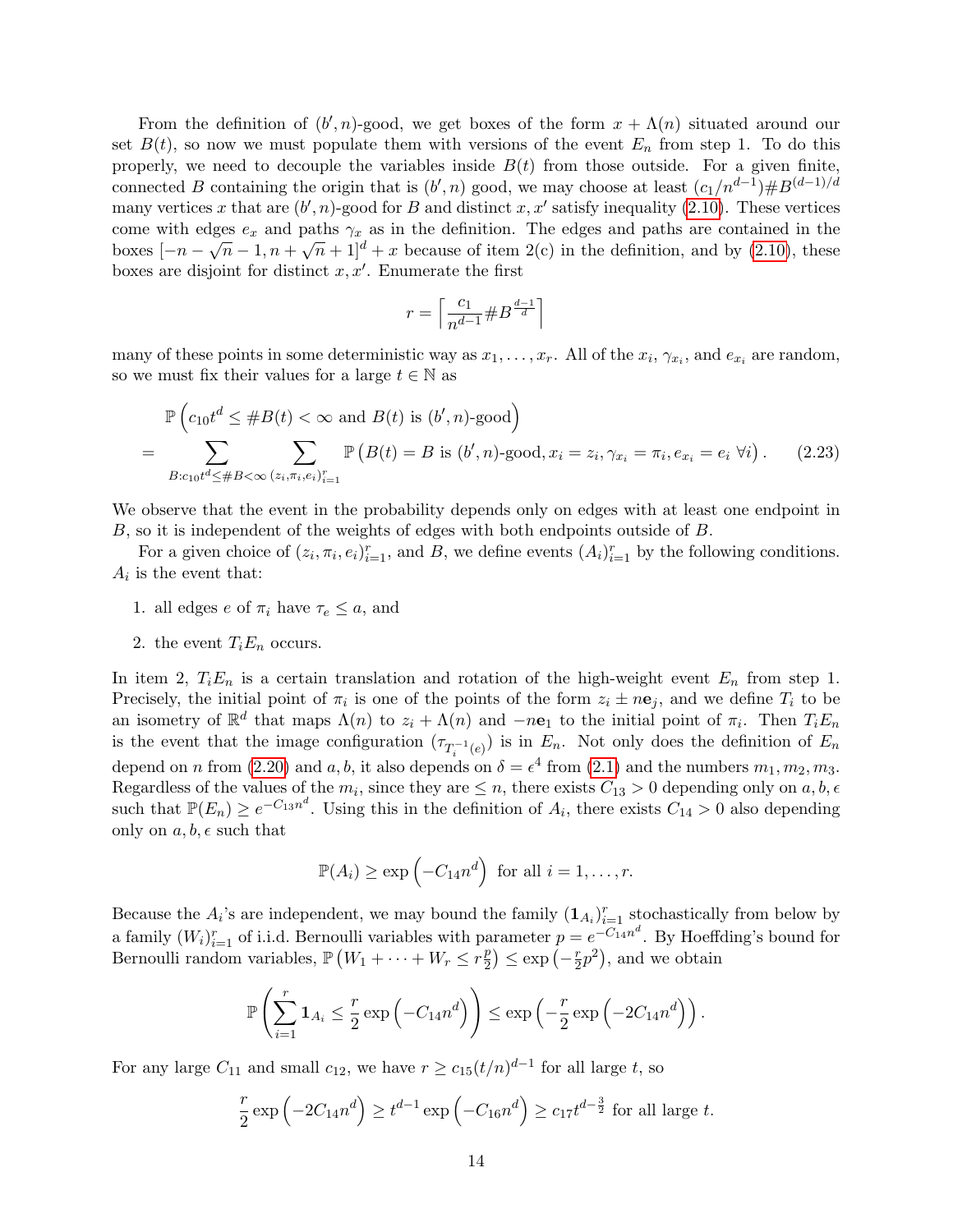This implies for any large  $C_{11}$  and small  $c_{12}$ ,

$$
\mathbb{P}\left(\sum_{i=1}^r \mathbf{1}_{A_i} \le \exp\left(-C_{16}n^d\right)t^{d-1}\right) \le \exp\left(-c_{17}t^{d-\frac{3}{2}}\right) \text{ for all large } t.
$$

Returning to the right side of  $(2.23)$ , independence gives for any large  $C_{11}$  and small  $c_{12}$ ,

$$
\left(1 - \exp\left(-c_{17}t^{d - \frac{3}{2}}\right)\right) \mathbb{P}\left(c_{10}t^{d} \leq \# B(t) < \infty \text{ and } B(t) \text{ is } (b', n)\text{-good}\right)
$$
\n
$$
\leq \sum_{B:c_{10}t^{d} \leq \# B < \infty} \sum_{(z_i, \pi_i, e_i)_{i=1}^r} \mathbb{P}\left(\frac{B(t) = B \text{ is } (b', n)\text{-good}, x_i = z_i, \gamma_{x_i} = \pi_i, e_{x_i} = e_i \,\forall i, \,}{\sum_{i=1}^r 1_{A_i} \geq \exp\left(-C_{16}n^d\right)t^{d-1}}\right) \tag{2.24}
$$

for all large t.

We will now argue that there exists  $\epsilon > 0$  such that on the event on the right of [\(2.24\)](#page-14-1), if  $C_{11}$ is any large number and  $c_{12}$  is any fixed number, then for all large t, and all i such that  $A_i$  occurs,

<span id="page-14-0"></span>
$$
x_i + \Lambda(L)
$$
 is in a bounded component of  $B(s)^c$  for all  $s \in [t + \kappa, t + \kappa + \epsilon^4 n]$ , (2.25)

where

<span id="page-14-2"></span><span id="page-14-1"></span>
$$
\kappa = \kappa_t = \epsilon^4 n + a(n + 2\epsilon^2 n) + a\epsilon^3 n, \tag{2.26}
$$

and these components are distinct for distinct values of i. In this statement, as before,  $n = n_t$ , so that L (defined below [\(2.20\)](#page-12-0)) and  $\kappa$  are also functions of t (not s). To prove this, pick an outcome in this event with i such that  $A_i$  occurs, and let  $u_i$  be the endpoint of  $e_i$  in B. Let  $v_i$  be the endpoint of  $\pi_i$  that is in  $x_i + \Lambda(n)$ . Let  $y \in T_i\hat{R}$  (this is the corresponding image of the set  $\hat{R}$  from Lem. [2.1](#page-4-2) or  $n_i$  that is in  $x_i + \Lambda(n)$ . Let  $y \in T_i$ . (this is the corresponding mage of the set inside  $x + \Lambda(n)$ ). Because  $u_i \in B(t)$  and  $\pi_i$  has at most  $\sqrt{n}$  many edges, we have

$$
T(0, y) \le T(0, u_i) + \tau_{e_i} + T(\pi_i) + T(v_i, y) \le t + b' + a\sqrt{n} + a(n + 2m_3) + am_2
$$
  
\$\le t + \kappa\$. (2.27)

We have used [\(2.2\)](#page-5-1) to estimate  $T(v_i, y)$  and used  $b' + a\sqrt{n} \leq \epsilon^4 n$ , which is valid for any  $\epsilon$  and  $c_{12}$  so long as  $C_{11}$  and t are large. On the other hand, if  $z \in \mathbb{Z}^d$  has  $||z - x_i||_1 \leq \mathsf{L} \leq \min\{m_i\}$ , condition 2 of the definition of  $E_n$  implies

$$
T(0, z) \geq T(0, x_i) - T(x_i, z) \geq T(0, x_i) - 2\mathsf{L}b.
$$

Let  $\sigma$  be any path from 0 to  $x_i$ , let  $\sigma_1$  be the initial segment until its first vertex outside B, and let  $\sigma_2$  be its terminal segment starting at the point at which it enters  $x_i + \Lambda(n)$  for the last time. Then because  $\sigma_1$  connects 0 to  $B(t)^c$ ,

$$
T(\sigma) \ge T(\sigma_1) + T(\sigma_2) \ge t + \min_{x: ||x - x_i||_1 = n} T_{T_i \Lambda(n)}(x, x_i)
$$
  
 
$$
\ge t + (a - \delta)(n + 2m_3) + bm_2.
$$

The last inequality follows from [\(2.3\)](#page-5-2). Take the infimum over  $\sigma$  to obtain

$$
T(0, z) \ge T(0, x_i) - 2Lb \ge t + (a - \delta)(n + 2m_3) + bm_2 - 2Lb
$$
  
 
$$
\ge t + (a - \epsilon^4)(n + 2\epsilon^2 n) + b\epsilon^3 n - (2b + 1)\epsilon^4 n
$$
  

$$
= t + \kappa + (b - a)\epsilon^3 n - \epsilon^4(n + 2\epsilon^2 n) - (2b + 2)\epsilon^4 n.
$$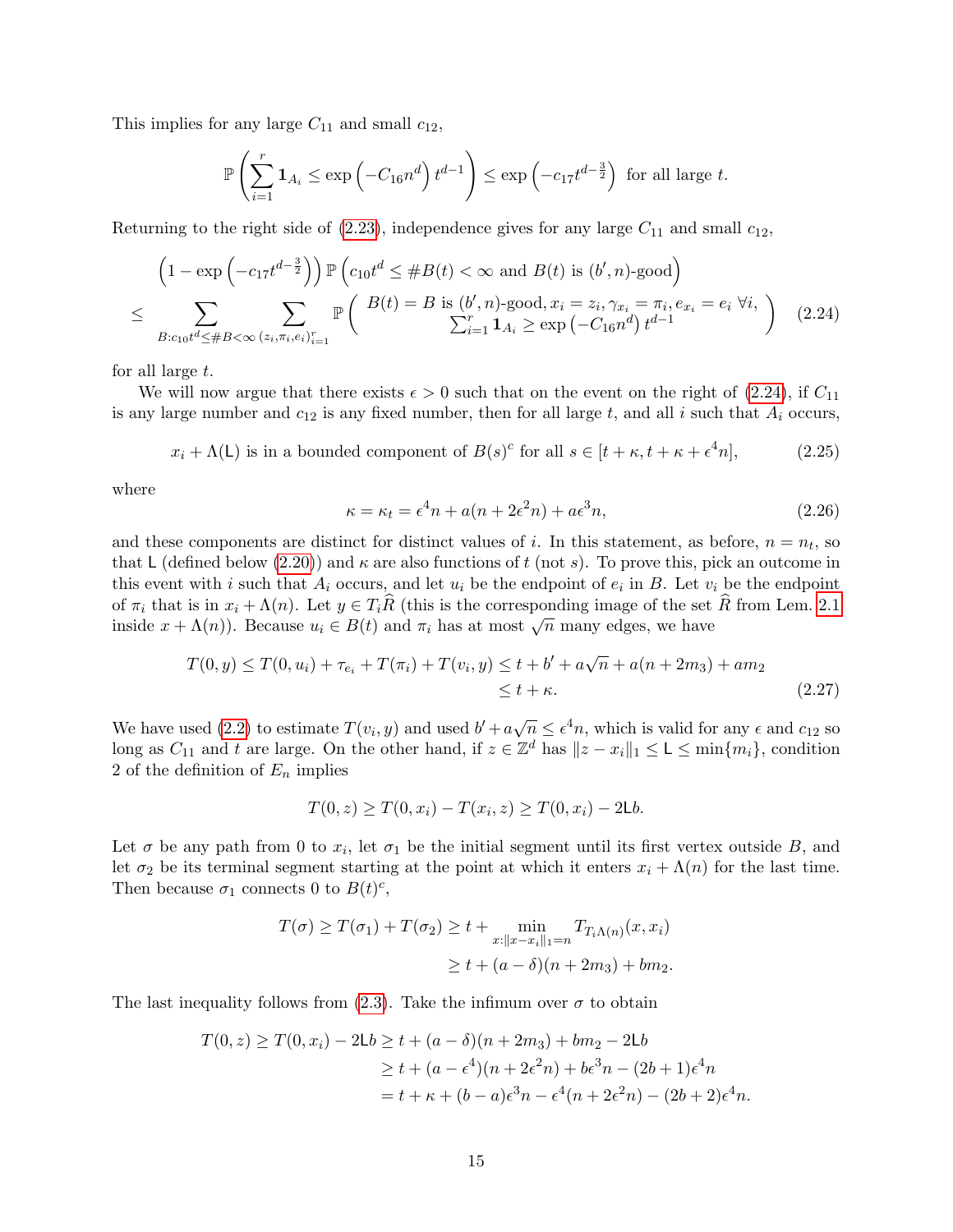Again we have assumed that  $\epsilon$  is fixed,  $c_{12}$  is fixed, and  $C_{11}$  and t are large to remove the floor function in the definition of the  $m_i$ 's. From the above, we can choose  $\epsilon$  so small such that for any  $c_{12}$ , and for any large  $C_{11}$ ,

<span id="page-15-0"></span>
$$
T(0, z) \ge t + \kappa + \epsilon^4 n
$$
 for all large t.

This inequality and [\(2.27\)](#page-14-2) show that for any s in the interval described in [\(2.25\)](#page-14-0), the set  $x_i + \Lambda(L)$ is in  $B(s)^c$ , but  $T_i\hat{R}$  is in  $B(s)$ . This implies [\(2.25\)](#page-14-0). Furthermore, the sets  $x_i + \Lambda(n)$  are disjoint, so since the components described in [\(2.25\)](#page-14-0) are contained in these sets, they are distinct for distinct values of i.

Given [\(2.25\)](#page-14-0), we can finish the proof. Any component listed in (2.25) contains  $x_i + [0, L/d]^d$ , so it has at least  $(L/d)^d$  many vertices. If we define

$$
Y_t = \min_{s \in [t + \kappa_t, t + \kappa_t + \epsilon^4 n_t]} \# \text{ bounded components of } B(s)^c \text{ with at least } \left(\frac{L_t}{d}\right)^d \text{ many vertices,}
$$

then we can continue from  $(2.24)$  with our  $\epsilon$  from  $(2.25)$ , any large  $C_{11}$  and any small  $c_{12}$  to obtain

$$
\left(1 - \exp\left(-c_{17}t^{d-\frac{3}{2}}\right)\right) \mathbb{P}\left(c_{10}t^{d} \leq \#B(t) < \infty \text{ and } B(t) \text{ is } (b', n)\text{-good}\right)
$$
\n
$$
\leq \sum_{B:c_{10}t^{d} \leq \#B < \infty} \sum_{(z_i, \pi_i, e_i)_{i=1}^r} \mathbb{P}\left(\begin{array}{c} B(t) = B \text{ is } (b', n)\text{-good}, x_i = z_i, \gamma_{x_i} = \pi_i, e_{x_i} = e_i \ \forall i, \\ Y_t \geq \exp\left(-C_{16}n^d\right)t^{d-1} \end{array}\right)
$$
\n
$$
= \mathbb{P}\left(B(t) \text{ is } (b', n)\text{-good}, c_{10}t^d \leq \#B(t) < \infty, Y_t \geq \exp\left(-C_{16}n^d\right)t^{d-1}\right) \tag{2.28}
$$

for all large t. This implies for any large  $C_{11}$  and any small  $c_{12}$ 

$$
\sum_{t \in \mathbb{N}} \mathbb{P}\left(c_{10}t^d \leq \#B(t) < \infty \text{ and } Y_t < \exp\left(-C_{16}n_t^d\right)t^{d-1}\right)
$$
\n
$$
\leq \sum_{t \in \mathbb{N}} \mathbb{P}\left(c_{10}t^d \leq \#B(t) < \infty \text{ but } B(t) \text{ is not } (b', n_t)\text{-good}\right)
$$
\n
$$
+ \sum_{t \in \mathbb{N}} \mathbb{P}\left(Y_t < \exp\left(-C_{16}n_t^d\right)t^{d-1} \mid B(t) \text{ is } (b', n_t)\text{-good}, c_{10}t^d \leq \#B(t) < \infty\right).
$$

The sum in the second line is finite by [\(2.22\)](#page-12-2). By [\(2.28\)](#page-15-0), the summands of the third are bounded for large t by the summands of  $\sum_{t\in\mathbb{N}} \exp\left(-c_1\tau^{d-\frac{3}{2}}\right) < \infty$ . The Borel-Cantelli lemma combined with [\(2.19\)](#page-12-3) therefore implies that for any large  $C_{11}$  and any small  $c_{12}$ , a.s.,

<span id="page-15-1"></span>
$$
Y_t \ge \exp\left(-C_{16}n_t^d\right)t^{d-1} \text{ for all large } t \in \mathbb{N}.\tag{2.29}
$$

Last, we use [\(2.29\)](#page-15-1) to prove Thm. [1.1.](#page-2-0) First take  $n_t = C_{11}$ . Then  $\kappa_t = (\epsilon^4 + a + 2\epsilon^2 + a\epsilon^3)C_{11}$ , and so the interval  $I_t = [t + \kappa_t, t + \kappa_t + \epsilon^4 n_t]$  satisfies  $I_t \cap I_{t+1} \neq \emptyset$  for all  $t \geq 1$  so long as  $C_{11}$  is large. Therefore [\(2.29\)](#page-15-1) gives that a.s.  $B(t)^c$  has at least  $\exp(-C_{16}C_{11}^d) t^{d-1}$  many bounded components for all large t. This proves item 2 of Thm. [1.1.](#page-2-0) If we take  $n_t = \lfloor c_{12}(\log t)^{1/d} \rfloor$ , then the intervals  $I_t$  and  $I_{t+1}$  also intersect for large t, if  $c_{12}$  is fixed. For small  $c_{12}$ , we have  $Y_t \geq t^{d-3/2}$  for all large t so, in particular,  $Y_t > 0$ . This gives that a.s., for all large s, the maximum hole size  $M(s)$  is at least equal to  $(L_t/d)^d$ , where t is any number such that  $s \in I_t$ . If t is large and  $c_{12}$  is fixed, then this t satisfies  $t \geq s/2$ , so we obtain

a.s. , 
$$
M(s) \ge \left(\frac{\mathsf{L}_{\frac{s}{2}}}{d}\right)^d
$$
 for all large s.

This implies item 1 of Thm. [1.1](#page-2-0) and completes the proof.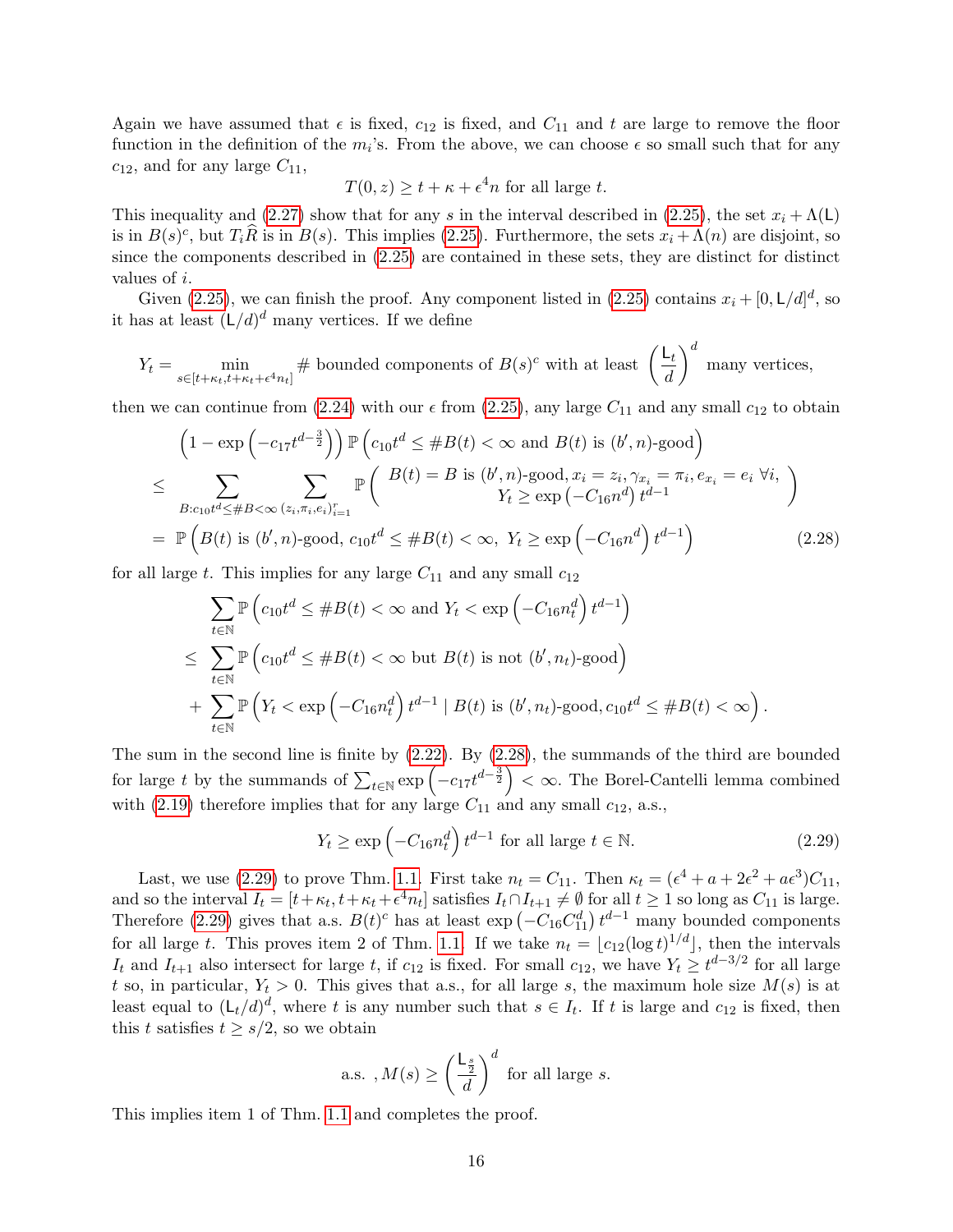# <span id="page-16-0"></span>3 Proof of Thm. [1.6](#page-3-1)

In this section, we assume  $(1.1)$ ,  $(1.4)$ , and the uniform curvature condition. We first describe the idea of the proof. Let t be large and let  $x_0$ , if it exists, be any vertex in the largest bounded component C of  $B(t)^c$  with maximal Euclidean norm  $||x_0||_2$ . Let  $\theta(v, w)$  be the angle (in  $(-\pi, \pi]$ ) between  $v, w \in \mathbb{R}^2$  and define the sector portion

<span id="page-16-2"></span>
$$
S_{x_0} = \left\{ v \in \mathbb{R}^2 : |\theta(v, x_0)| \le J_{x_0}, \ 1 - K_{x_0} \le \frac{\|v\|_2}{\|x_0\|_2} \le 1 \right\},\tag{3.1}
$$

where

<span id="page-16-3"></span>
$$
J_{x_0} = \frac{(\log ||x_0||_2)^{C_{18}-3}}{||x_0||_2}, \ K_{x_0} = \frac{(\log ||x_0||_2)^{C_{18}}}{||x_0||_2}, \tag{3.2}
$$

and  $C_{18} > 3$  is a large constant to be chosen later; see Fig. [6.](#page-16-1) The component C containing  $x_0$ is connected, and by extremality of  $x_0$ , it cannot cross the far side of  $S_{x_0}$ . Once we show that it cannot cross the left, right, and near sides, then we can deduce that  $C \subset S_{x_0}$ . Because

<span id="page-16-4"></span>
$$
S_{x_0} \text{ contains at most } C_{19} (\log ||x_0||_2)^{2C_{18}} \text{ many vertices,}
$$
\n(3.3)

and  $||x_0||_2$  must be of order t to be in a bounded component of  $B(t)^c$ , we conclude the result.



<span id="page-16-1"></span>Figure 6: The set C, depicted above as the darker shaded region, is the largest hole in the ball  $B(t_0)$ . The set  $S_{x_0}$  is a sector (lighter shaded region) centered on the vertex  $x_0$  with maximal Euclidean norm among all those in C. The boundary segment of  $S_{x_0}$  nearest to the origin,  $S_{x_0}^n$ , is also shaded.

To start the proof, we let  $s > 0$  and define the events

$$
E_1(s) = \left\{ \frac{1}{2} \mathcal{B} \subset \frac{1}{t} \widetilde{B}(t) \subset 2\mathcal{B} \text{ for all } t \ge s \right\}
$$

and

 $E_2(s) = \{ \tau_e \le C_{20} \log t \text{ for all } e \text{ with an endpoint in } 3t\mathcal{B} \text{ and all } t \ge s \}.$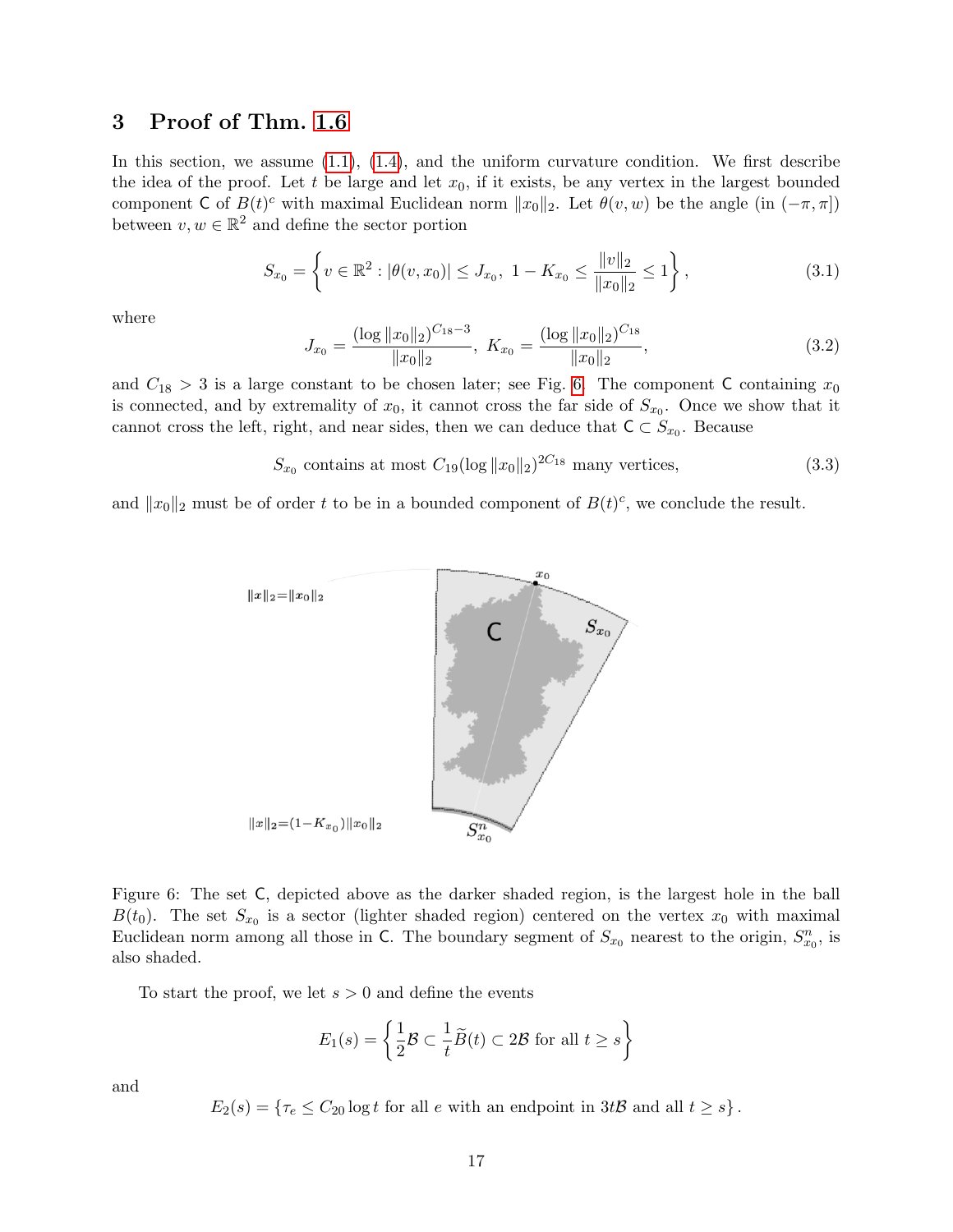In the definition of  $E_1(s)$ , we recall the notation  $\widetilde{B}(t) = B(t) + [0, 1]^d$  from the introduction. We have

$$
\mathbb{P}(M(t) \ge (\log t)^{3C_{18}} \text{ for some } t \ge s) \le \mathbb{P}(E_1(s)^c) + \mathbb{P}(E_2(s)^c) + \mathbb{P}(E_1(s) \cap E_2(s) \cap \{M(t) \ge (\log t)^{3C_{18}} \text{ for some } t \ge s\}).
$$

By the shape theorem in [\(1.2\)](#page-1-2),  $\mathbb{P}(E_1(s)^c) \to 0$  as  $s \to \infty$ . To estimate  $\mathbb{P}(E_2(s)^c)$ , we write  $\mathbb{P}(\tau_e > C_{20} \log n) \leq \mathbb{E}e^{\alpha \tau_e}/e^{\alpha C_{20} \log n}$  for the  $\alpha$  in [\(1.4\)](#page-3-0), so

 $\mathbb{P}(\tau_e > C_{20} \log n$  for some e with an endpoint in  $3n\mathcal{B}) \leq C_{21} n^2 n^{-C_{20}\alpha}$ .

By a union bound,  $\mathbb{P}(\tau_e > C_{20} \log n$  for some e with an endpoint in  $3n\mathcal{B}$  and some  $n \geq N$ )  $\rightarrow 0$  as  $N \to \infty$  if we choose  $C_{20} > 4\alpha$ . By increasing  $C_{20}$  further, this implies that  $\mathbb{P}(E_2(s)^c) \to 0$  as  $s \to \infty$ .

From the above arguments, we obtain

$$
\lim_{s \to \infty} \mathbb{P}(M(t) \ge (\log t)^{3C_{18}} \text{ for some } t \ge s)
$$
\n
$$
= \lim_{s \to \infty} \mathbb{P}\left(E_1(s) \cap E_2(s) \cap \{M(t) \ge (\log t)^{3C_{18}} \text{ for some } t \ge s\}\right).
$$
\n(3.4)

To show the limit in [\(3.4\)](#page-17-0) is zero, we use the sector construction from the proof idea above. Fix an outcome in the event in the probability in [\(3.4\)](#page-17-0) and let  $t_0 \geq s$  be any value of t for which  $M(t) \geq (\log t)^{3C_{18}}$ . Choose  $x_0$  as any vertex with maximal Euclidean norm in a bounded component C of  $B(t_0)^c$  with the largest number of vertices, and let  $S_{x_0}, J_{x_0}, K_{x_0}$  be as in [\(3.1\)](#page-16-2) and [\(3.2\)](#page-16-3). We first argue that for large s,

<span id="page-17-2"></span><span id="page-17-0"></span>
$$
C contains a vertex in S_{x_0}^c.
$$
\n(3.5)

To do this, we note that there exists  $c_{22} > 0$  such that

<span id="page-17-4"></span>
$$
[0, c_{22}] \subset \{ ||w||_2 : w \in \mathcal{B} \} \subset [0, c_{22}^{-1}]. \tag{3.6}
$$

Because  $x_0$  is adjacent to  $B(t_0)$  and  $E_1(s)$  occurs, we have

$$
||x_0||_2 \le 1 + \max_{x \in B(t_0)} ||x||_2 \le 1 + 2t_0 \max_{x \in \mathcal{B}} ||x||_2 \le 1 + 2c_{22}^{-1}t_0.
$$

As  $x_0 \in B(t_0)^c$ , we have  $||x_0||_2 \ge (t_0/2) \max_{x \in B} ||x||_2 \ge c_{22}t_0/2$ . In summary,

<span id="page-17-1"></span>
$$
\frac{c_{22}}{2}t_0 \le ||x_0||_2 \le 1 + \frac{2}{c_{22}}t_0. \tag{3.7}
$$

Now for a contradiction, assume that  $C \subset S_{x_0}$ . Then from [\(3.3\)](#page-16-4), we get

<span id="page-17-3"></span>
$$
M(t_0) \le C_{19} (\log ||x_0||_2)^{2C_{18}}.\t(3.8)
$$

Combining this with [\(3.7\)](#page-17-1), we obtain

$$
M(t_0) \le C_{19} (\log(1 + 2c_{22}^{-1} t_0))^{2C_{18}}.
$$

This contradicts  $M(t_0) \geq (\log t_0)^{3C_{18}}$  for large s because  $t_0 \geq s$ , and shows [\(3.5\)](#page-17-2).

We have now shown that for our outcome in the probability in  $(3.4)$ ,  $(3.5)$  holds. Let  $\gamma$  be a path contained in C starting at  $x_0$  that ends at a vertex outside of  $S_{x_0}$ ; we may assume only its final vertex, say  $p_0$ , is outside of  $S_{x_0}$ . Let  $\gamma'$  be the continuous plane curve produced by following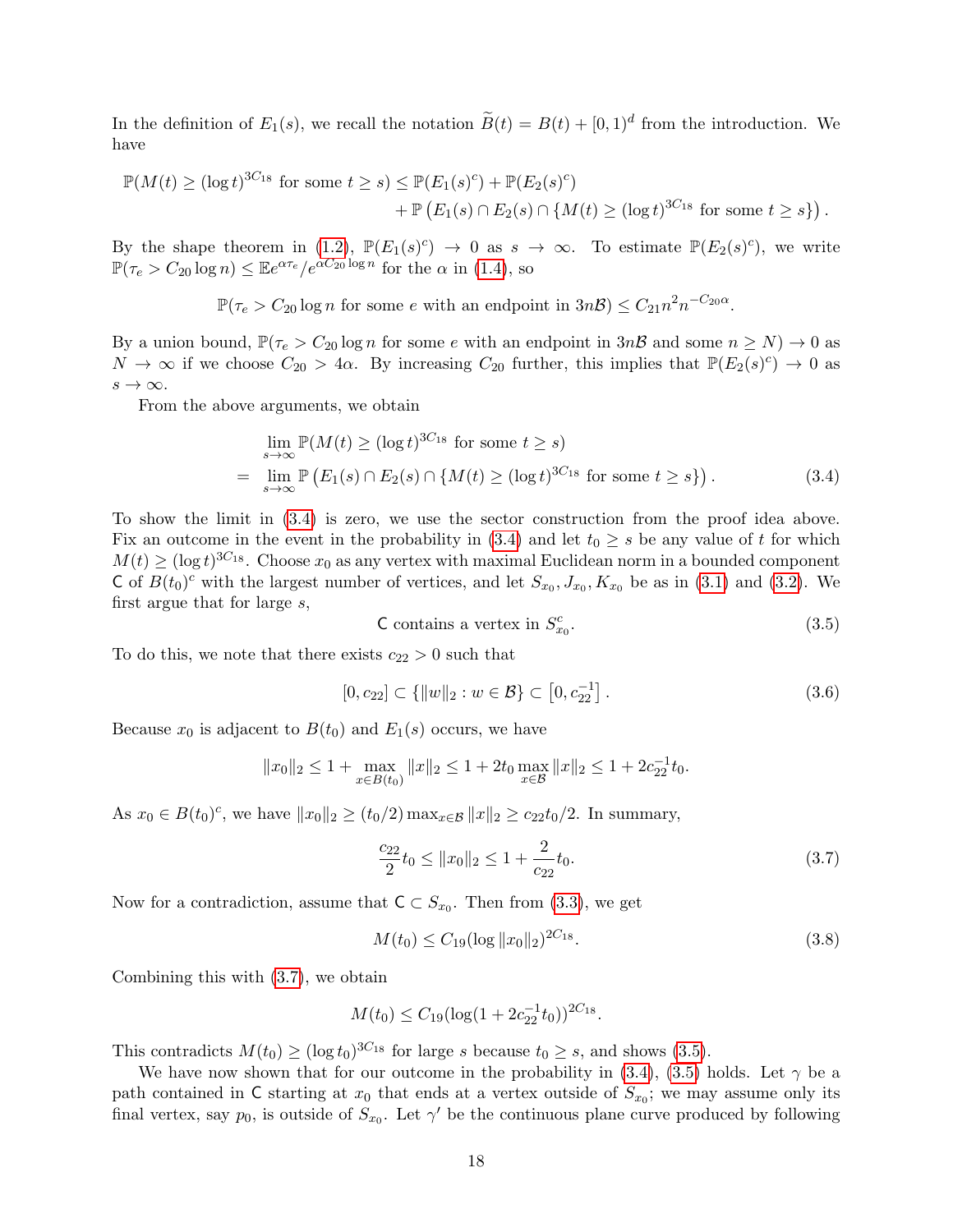$\gamma$  from  $x_0$  to its last point  $p'_0$  on the boundary of  $S_{x_0}$  (directly before  $\gamma$  touches  $p_0$ ). We examine the possibility that  $p'_0$  is on the left or right sides of  $S_{x_0}$ , or on the near side.

The first case is that  $p'_0$  is in the near side

$$
S_{x_0}^n = \{ v \in S_{x_0} : ||v||_2 = (1 - K_{x_0}) ||x_0||_2 \}.
$$

If this holds, let  $x'_0 = (1 - K_{x_0})x_0$ , which is in  $S_{x_0}^n$ ; we will show that  $T(0, x'_0)$  is abnormally large. (Here we use the definition  $T(y, z) = T([y], [z])$ , where [y] is the point of  $\mathbb{Z}^d$  with  $y \in [y] + [0, 1]^d$ , and similarly for z.)



Figure 7: The first case of the argument supposes that  $C$  exits the sector  $S_{x_0}$  through its near side  $S_{x_0}^n$ . The path  $\gamma$  in C starts at  $x_0$ , intersects the boundary of  $S_{x_0}^n$  first at  $p'_0 \in S_{x_0}^n$ , and it ends immediately after  $p'_0$  at a vertex  $p_0 \notin S_{x_0}$  (not pictured). Above,  $x'_0 = (1 - K_{x_0})x_0$ , and  $[x'_0]$  is the closest lattice point to  $x'_0$ .

Because  $p_0 \in \mathsf{C} \subset B(t_0)^c$ ,

<span id="page-18-0"></span>
$$
T(0, x'_0) = T(0, p_0) + (T(0, x'_0) - T(0, p_0)) > t_0 + (T(0, x'_0) - T(0, p_0)).
$$
\n(3.9)

For large s, the points  $x'_0$  and  $p_0$  are in  $3t_0\mathcal{B}$ , and by occurrence of  $E_2(s)$ , there exists a path from  $[x'_0]$ to  $p_0$  with  $\| [x'_0] - p_0 \|_1$  many edges whose weights are at most  $C_{20} \log t_0 \leq C_{20} \log(2c_{22}^{-1} \| x_0 \|_2)$  (see [\(3.7\)](#page-17-1)). This gives  $T(0, x_0') - T(0, p_0) \ge -(C_{20} \log(2c_{22}^{-1} ||x_0||_2)) ||[x_0'] - p_0||_1$ . However  $||[x_0'] - p_0||_1 \le$  $\lVert x'_0 - p'_0 \rVert_1 + 3 \leq$ √  $\overline{2}||x'_0 - p'_0||_2 + 3$ , and  $x'_0, p'_0$  are in  $S_{x_0}^n$ , so if s is large, then  $||x'_0 - p'_0||_2 \leq J_{x_0}||x_0||_2 =$  $(\log ||x_0||_2)^{C_{18}-3}$ . Together, for large s,

$$
T(0, x'_0) - T(0, p_0) \ge -(C_{20} \log(2c_{22}^{-1} ||x_0||_2)) (3 + \sqrt{2}(\log ||x_0||_2)^{C_{18} - 3})
$$
  
 
$$
\ge -(\log ||x_0||_2)^{C_{18} - 1}.
$$

Putting this in [\(3.9\)](#page-18-0) gives

<span id="page-18-1"></span>
$$
T(0, x_0') > t_0 - (\log ||x_0||_2)^{C_{18}-1}.
$$
\n(3.10)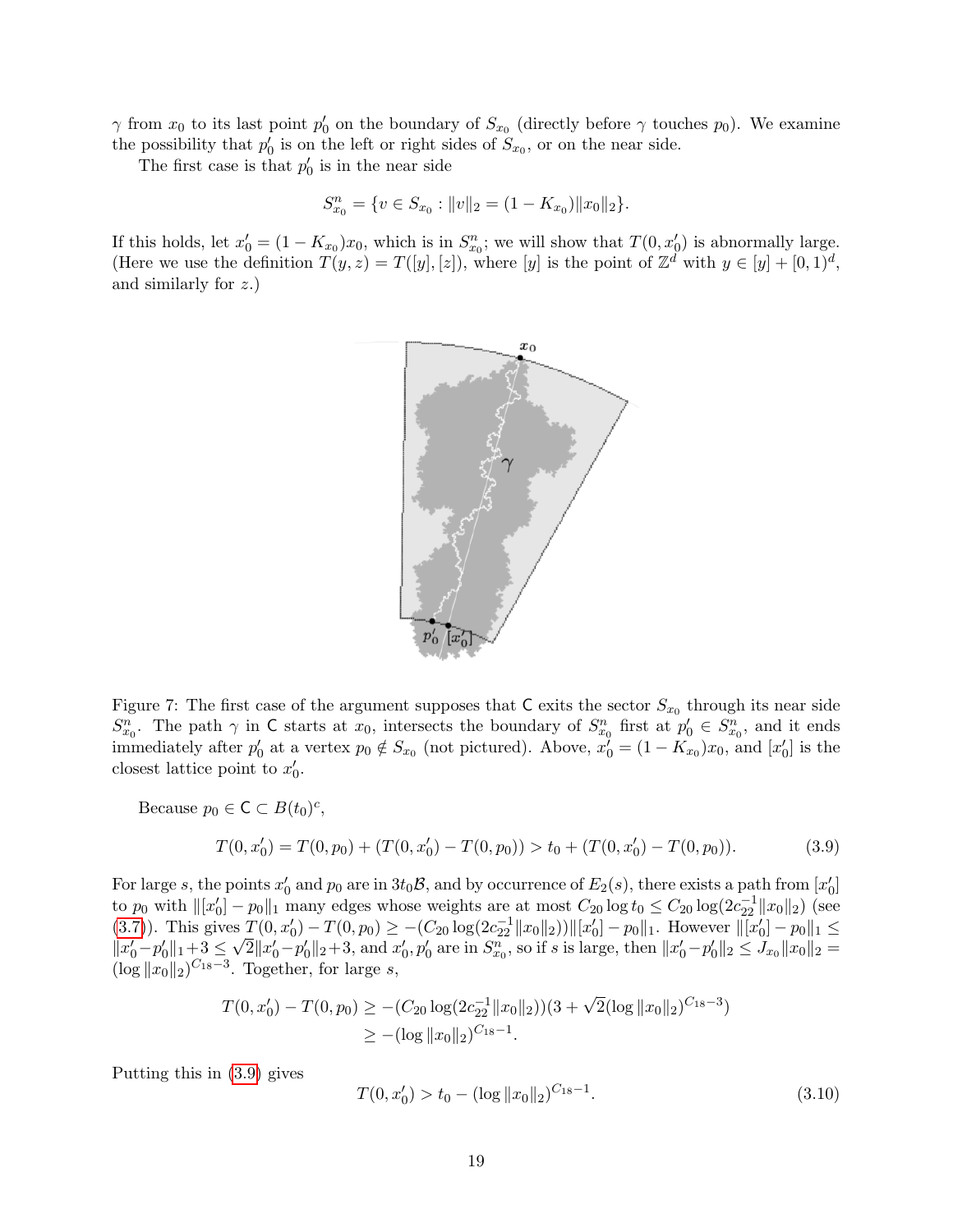To use [\(3.10\)](#page-18-1), we relate the left side to  $T(0, x_0)$ . Although  $x_0$  is not in  $B(t_0)$ , it is the endpoint of an edge that has an endpoint in  $3t_0\mathcal{B}$ , so since  $E_2(s)$  occurs,  $T(0, x_0) \le t_0 + C_{20} \log t_0 \le$  $t_0 + C_{20} \log(2c_{22}^{-1} ||x_0||_2)$ . With [\(3.10\)](#page-18-1), we obtain for large s

<span id="page-19-1"></span>
$$
T(0, x_0) - T(0, x'_0) \le C_{20} \log(2c_{22}^{-1} \|x_0\|_2) + (\log \|x_0\|_2)^{C_{18} - 1} < 2(\log \|x_0\|_2)^{C_{18} - 1}.\tag{3.11}
$$

We now use a bound on passage time differences established in [\[5,](#page-27-1) Prop. 3.7] under the uniform curvature assumption. The result is that for some  $c_{23}, C_{24}, c_{25} > 0$ , any  $z \in \mathbb{R}^{\mathcal{d}}$  with  $||z||_2 = 1$ , and any  $k, \ell \geq 0$  with  $k \geq \ell$ ,

<span id="page-19-4"></span>
$$
\mathbb{P}(T(0,kz) - T(0,\ell z) \ge c_{23}(k-\ell)) \ge 1 - C_{24}e^{-(k-\ell)^{c_{25}}}.
$$
\n(3.12)

We put  $z = x_0 / ||x_0||_2$ ,  $k = ||x_0||_2$ , and  $\ell = ||x'_0||_2 = (1 - K_{x_0}) ||x_0||_2$  to produce the bound

<span id="page-19-2"></span>
$$
\mathbb{P}\left(T(0,x_0) - T(0,x'_0) < c_{23}(\log \|x_0\|_2)^{C_{18}}\right) \leq C_{24} \exp\left(-(\log \|x_0\|_2)^{C_{18}c_{25}}\right). \tag{3.13}
$$

If we define the event  $G(s)$  to be

$$
G(s) = \left\{ T(0, x_0) - T(0, x'_0) \ge 2(\log ||x_0||_2)^{C_{18}-1} \text{ for all } x_0 \in \mathbb{Z}^d \text{ with } ||x_0||_2 \ge \frac{c_{22}}{2}s \right\},\
$$

then, by [\(3.7\)](#page-17-1) and [\(3.11\)](#page-19-1), if  $p'_0$  is in the near side  $S_{x_0}^n$ , then  $G(s)^c$  must occur, and by [\(3.13\)](#page-19-2), we get

$$
\mathbb{P}(G(s)^c) \leq \sum_{\|x_0\|_2 \geq \frac{c_{22}}{2}s} \mathbb{P}\left(T(0, x_0) - T(0, x'_0) < 2(\log \|x_0\|_2)^{C_{18}-1}\right)
$$
\n
$$
\leq C_{24} \sum_{\|x_0\|_2 \geq \frac{c_{22}}{2}s} \exp\left(-(\log \|x_0\|_2)^{C_{18}c_{25}}\right).
$$

Here we have used that for large s,  $2(\log ||x_0||_2)^{C_{18}-1} < c_{23}(\log ||x_0||_2)^{C_{18}}$ . Assuming  $C_{18}$  is chosen larger than  $c_{25}^{-1}$ , we get  $\mathbb{P}(G(s)^c) \to 0$  as  $s \to \infty$ . In summary, we can return to [\(3.4\)](#page-17-0) and write

$$
\lim_{s \to \infty} \mathbb{P}(M(t) \ge (\log t)^{3C_{18}} \text{ for some } t \ge s)
$$
\n
$$
= \lim_{s \to \infty} \mathbb{P}\left(E_1(s) \cap E_2(s) \cap G(s) \cap \{M(t) \ge (\log t)^{3C_{18}} \text{ for some } t \ge s\}\right),\tag{3.14}
$$

observing now that any outcome in the event in the probability in [\(3.14\)](#page-19-3) must have the property that  $p'_0$  is on the union of the left and right sides of  $S_{x_0}$ :

<span id="page-19-3"></span><span id="page-19-0"></span>
$$
|\theta(x_0, p'_0)| = J_{x_0}.\tag{3.15}
$$

This brings us to deal with the second case, that [\(3.15\)](#page-19-0) holds in our outcome. Here, the idea is that geodesics (optimal paths in the definition of  $T(x, y)$ —these exist a.s. from [\[1,](#page-26-0) Thm. 4.2]) between some point nearby  $x_0$  and the origin must avoid ("go around") the component  $C$ , and therefore deviate significantly from the straight line connecting the point to the origin. This is unlikely due to geodesic wandering estimates from [\[13\]](#page-27-7).

Our two possible "nearby" points are  $y_0, z_0 \in \mathbb{R}^2$ , defined to have  $||y_0||_2 = ||z_0||_2 = (1 +$  $K_{x_0}$ )|| $x_0$ || $_2$ ,  $\theta(y_0, x_0) = J_{x_0}/2$ , and  $\theta(z_0, x_0) = -J_{x_0}/2$ . Let  $A_{x_0}^{(i)}$ ,  $i = 1, 2$  be defined as follows.

1.  $A_{x_0}^{(1)}$  is the event that some geodesic from  $[y_0]$  to 0 has a point  $x \in \mathbb{R}^2$  with  $||x||_2 \geq (1 K_{x_0}$ ) || $x_0$ ||<sub>2</sub> and  $\theta(x, x_0) = 0$  or  $J_{x_0}$ .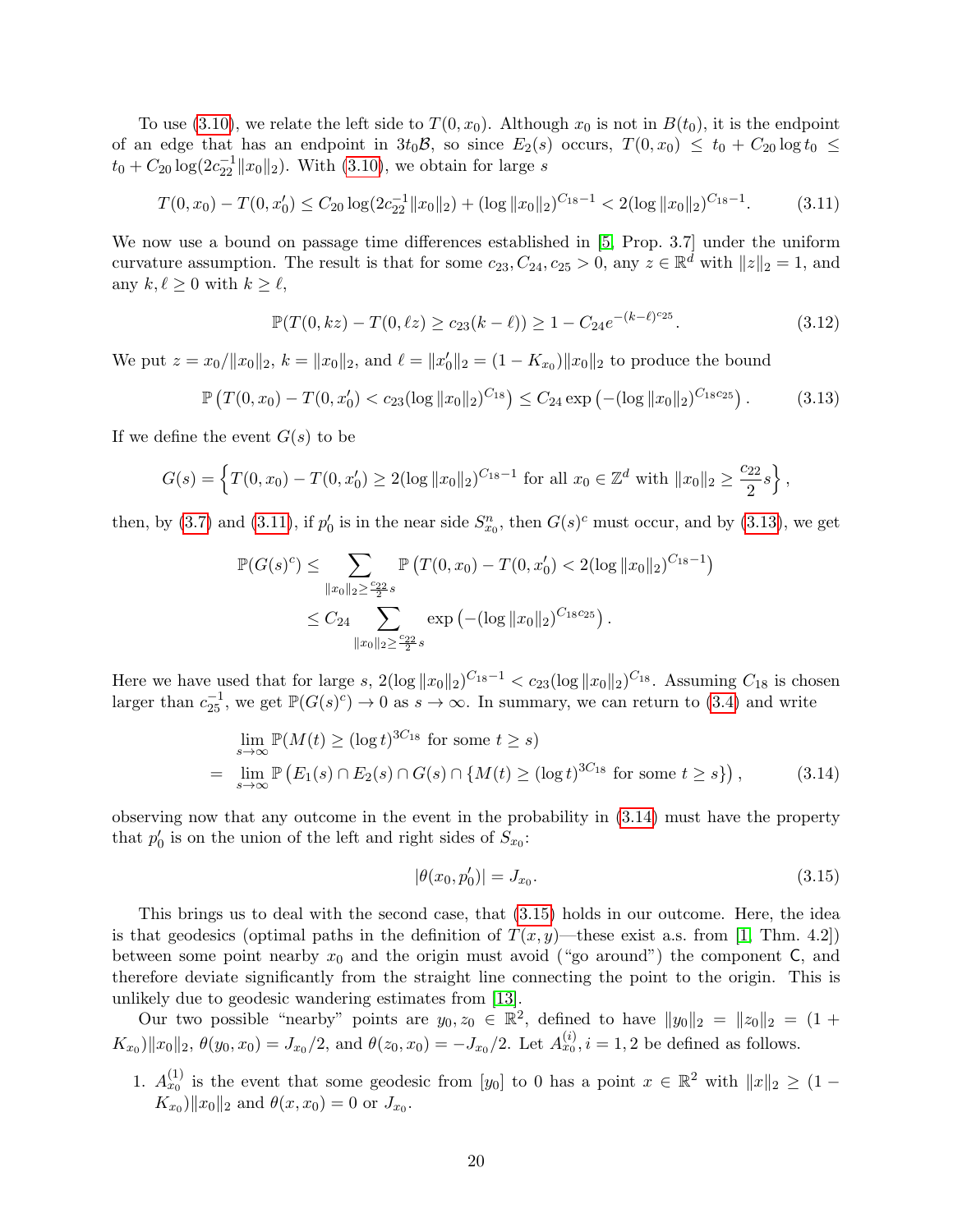

<span id="page-20-0"></span>Figure 8: In the figure, the region  $\mathcal R$  is the left half of the sector  $S_{x_0}$ . In the second case considered for the argument, C exits  $S_{x_0}$  through one of its sides, the side of R above. The path  $\gamma$  plays an analogous role to the first case of the argument, excepting that  $p'_0$  is no longer on the near boundary of  $S_{x_0}$ , and contains a subpath  $\gamma''$  spanning opposite sides of R. Under the event  $A_{x_0}^{(1)}$ , planarity forces a geodesic  $\sigma$  joining  $[y_0]$  (not pictured) to the origin to cross  $\gamma''$  at a vertex w. The path  $\sigma$ is further decomposed at the last point  $z'$  on  $\sigma$  with  $||z'||_2 = ||x_0||_2$  and the first point  $z$  on  $\sigma$  with  $||z||_2 = (1 - K_{x_0}) ||x_0||_2$ , denoted y' and y respectively.

2.  $A_{x_0}^{(2)}$  is the event that some geodesic from [z<sub>0</sub>] to 0 has a point  $x \in \mathbb{R}^2$  with  $||x||_2 \geq (1 K_{x_0}$ || $x_0$ ||<sub>2</sub> and  $\theta(x, x_0) = -J_{x_0}$  or 0.

We claim that because  $(3.15)$  holds,

<span id="page-20-1"></span>at least one of 
$$
A_{x_0}^{(1)}
$$
 or  $A_{x_0}^{(2)}$  occurs. (3.16)

To see why, let us assume first that  $\theta(p'_0, x_0) = J_{x_0}$ . Then  $\gamma'$ , which we defined in the paragraph following [\(3.8\)](#page-17-3), contains a segment  $\gamma''$  which crosses the region

$$
\mathcal{R} = \left\{ v \in \mathbb{R}^2 : \frac{\|v\|_2}{\|x_0\|_2} \in [(1 - K_{x_0}), 1], \ \theta(v, x_0) \in [0, J_{x_0}] \right\}
$$

between its two side boundaries; see Fig. [8.](#page-20-0) This is because  $\gamma'$  cannot exit  $S_{x_0}$  through the far or near boundaries. Assume for a contradiction that  $A_{x_0}^{(1)}$  does not occur, and let  $\sigma$  be any geodesic from [y<sub>0</sub>] to 0. Observe that for large s, we have  $\theta([y_0], x_0) \in (0, J_{x_0})$ . The segment of  $\sigma$  from [y<sub>0</sub>] to its first point y with  $||y||_2 = (1 - K_{x_0}) ||x_0||_2$  cannot contain any x with  $\theta(x, x_0) = 0$  or  $J_{x_0}$ , so it must contain a segment  $\sigma'$  of  $\sigma$  (starting at its last point y' with  $||y'||_2 = ||x_0||_2$  before y and ending at y) that crosses R from its far boundary to its near boundary. By planarity,  $\sigma'$  must intersect  $\gamma'$ , and they must intersect at a vertex w. We know  $w \in \mathsf{C}$ , so  $T(0, w) > t_0$ . Furthermore,  $T(0, y_0) \geq T(0, w)$ , so  $[y_0] \notin B(t_0)$ . But  $[y_0] \notin C$  by maximality of  $x_0$ , so  $[y_0]$  is in a different component of  $B(t_0)^c$ . Starting from [y<sub>0</sub>], the geodesic  $\sigma$  must therefore touch some  $\hat{w} \in B(t_0)$ before it reaches w. This gives a contradiction because then  $t_0 \geq T(0, \hat{w}) \geq T(0, w) > t_0$ . We conclude that  $A_{x_0}^{(1)}$  occurs. If we suppose that  $\theta(p'_0, x_0) = -J_{x_0}$  instead, a similar argument shows that  $A_{x_0}^{(2)}$  occurs.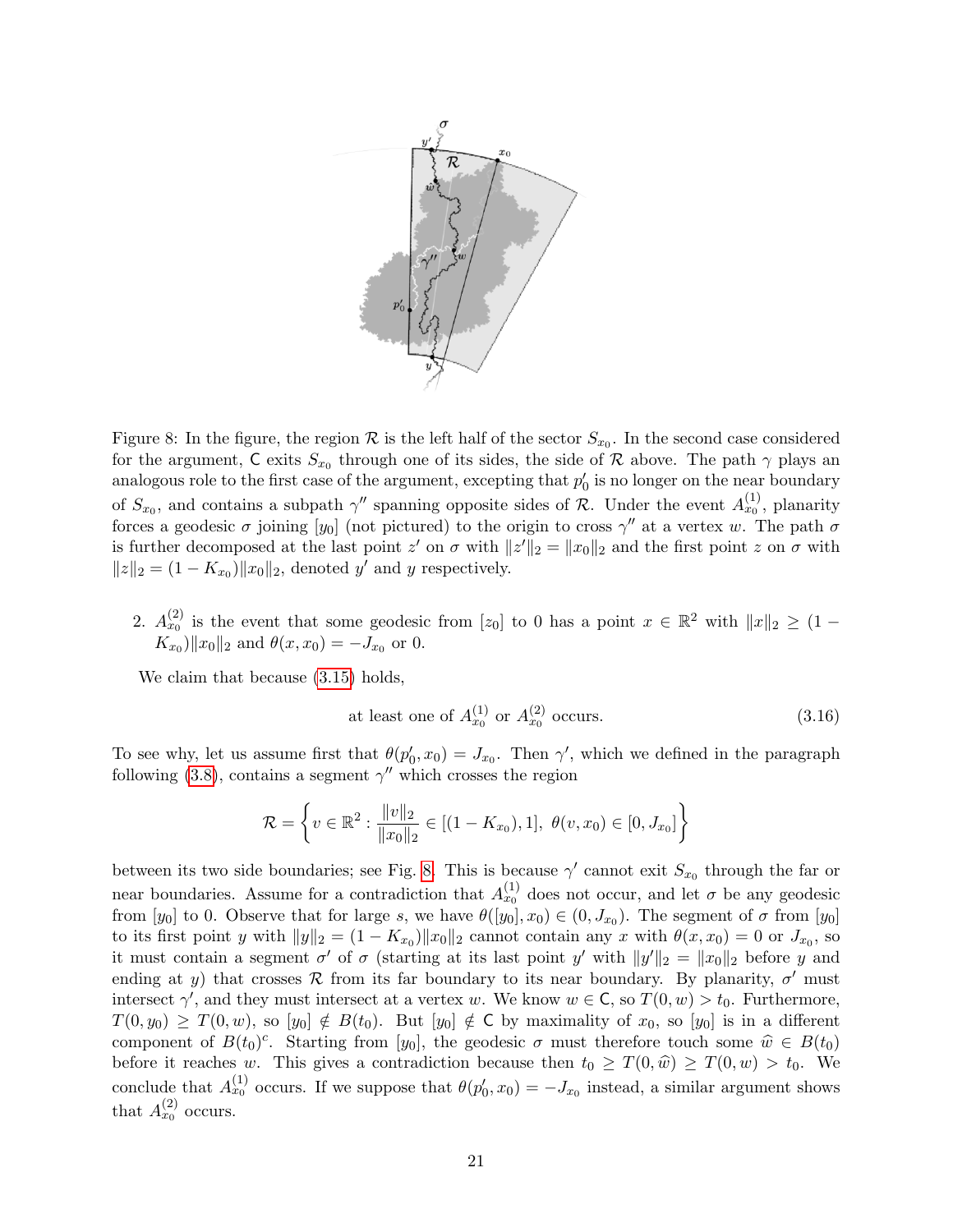Returning to [\(3.14\)](#page-19-3), the last paragraph plus a union bound gives

$$
\lim_{s \to \infty} \mathbb{P}(M(t) \ge (\log t)^{3C_{18}} \text{ for some } t \ge s) \le \lim_{s \to \infty} \sum_{x_0 \in \mathbb{Z}^2 : ||x_0||_2 \ge \frac{c_{22}}{2} s} \mathbb{P}(A_{x_0}^{(1)} \cup A_{x_0}^{(2)}).
$$

To complete the proof of Theorem [1.6,](#page-3-1) we will show that this limit is zero, and to do this, we will prove that

<span id="page-21-0"></span>
$$
\sum_{x_0 \in \mathbb{Z}^2} \mathbb{P}(A_{x_0}^{(1)}) < \infty. \tag{3.17}
$$

A symmetric argument will establish the same bound for the sum of  $\mathbb{P}(A_{x_0}^{(2)})$ , and this will finish the proof.

Assertion [\(3.17\)](#page-21-0) will follow from a lemma that summarizes some estimates from [\[13\]](#page-27-7). If  $x, y \in \mathbb{Z}^d$ , we write

out
$$
(y, x) = \{z \in \mathbb{Z}^d : T(y, z) = T(y, x) + T(x, z)\}\
$$

for the set of vertices z such that a geodesic from  $y$  to z goes through x. The lemma states that with high probability, vertices in  $out(0, x)$  have small angle from x. In [\[13\]](#page-27-7), this is used to show that the origin has a " $r^{-1/4}$ -straight geodesic tree." The argument from [\[13\]](#page-27-7) assumes that the distribution of  $\tau_e$  is continuous, but this is not needed. Only the uniform curvature assumption is required. Recall Definition [1.4,](#page-3-3) which introduces the number  $\eta$ .

<span id="page-21-2"></span>**Lemma 3.1.** Let  $p \in (0, 1/(2\eta))$ . There exist  $C_{26}$ ,  $c_{27} > 0$  such that for any  $r \ge 1$ ,

$$
\mathbb{P}(|\theta(x,z)| \leq C_{26} ||x||_2^{-p} \text{ for all } z \in out(0,x) \text{ and } x \text{ with } ||x||_2 \geq r) \geq 1 - C_{26} \exp(-r^{c_{27}}).
$$

Proof. The proof is nearly the same as that of [\[13,](#page-27-7) Prop. 3.2], so we omit some details. For a vertex  $x \neq 0$ , let  $C_x$  be the sector portion

$$
C_x = \{ z \in \mathbb{Z}^d : g(z) \in [g(x) - g(x)^{1 - \eta p}, 2g(x)], |\theta(z, x)| \le g(x)^{-p} \}.
$$

The vertices in the boundary set  $\{y \in C_x^c : \exists z \in C_x \text{ such that } ||z - y||_1 = 1\}$  split into three sets:  $\partial_iC_x$  is those y with  $g(y) < g(x) - g(x)^{1-\eta p}, \partial_oC_x$  is those y with  $g(y) > 2g(x)$ , and  $\partial_sC_x$  is those y with  $\theta(x,y) > g(x)^{-p}$ . Let  $G_x$  be the event  $\{\text{out}(0,x) \cap (\partial_i C_x \cup \partial_s C_x) \neq \emptyset\}$ . (The function g was defined below [\(1.2\)](#page-1-2).) Then the argument leading to [\[13,](#page-27-7) Eq.  $(3.3)$ ] gives that for some  $C_{28}, c_{29}$ , we have  $\mathbb{P}(G_x) \leq C_{28} ||x||_2^d \exp \left(-c_{29} ||x||_2^{1/2 - np}\right)$  $\binom{1}{2}$ . (The only difference is that [\[13\]](#page-27-7) takes  $\eta = 2$  but we have general  $\eta$ .) By a union bound, if  $c_{30} < 1/2 - \eta p$ ,

<span id="page-21-1"></span>
$$
\mathbb{P}(G_x \text{ occurs for some } x \in \mathbb{Z}^d \text{ with } ||x||_2 \ge r) \le C_{31} \exp\left(-r^{c_{30}}\right). \tag{3.18}
$$

Fix an outcome in the event  $\bigcap_{\|x\|_2\geq r} G_x^c$  and let  $x \in \mathbb{Z}^d$  with  $\|x\|_2 \geq r$ . If  $z \in \text{out}(0, x)$ , consider a geodesic from 0 to z that contains x, and define a sequence of points inductively by  $x_0 = x$ , and for  $i \geq 1$ ,  $x_i$  is the first point of the geodesic after  $x_{i-1}$  that lies in  $\partial_0 C_{x_{i-1}}$ . (It must touch this set and not the set  $\partial_i C_{x_{i-1}} \cup \partial_s C_{x_{i-1}}$  if it leaves  $C_{x_{i-1}}$  because  $G_{x_{i-1}}^c$  occurs.) If such a point does not exist for a particular  $i = I$ , because the geodesic does not leave  $C_{x_{i-1}}$  before touching z, we set  $x_I = x_{I+1} = \cdots = z.$  Because  $x_i$  is adjacent to  $C_{x_{i-1}}$ , we have  $|\theta(x_i, x_{i-1})| \leq C_{32}/||x_{i-1}||_2^p$  $\frac{p}{2}$ , and so

$$
|\theta(z,x)| \leq \sum_{i=1}^{\infty} |\theta(x_i,x_{i-1})| \leq C_{32} \sum_{i=1}^{I} ||x_{i-1}||_2^{-p}.
$$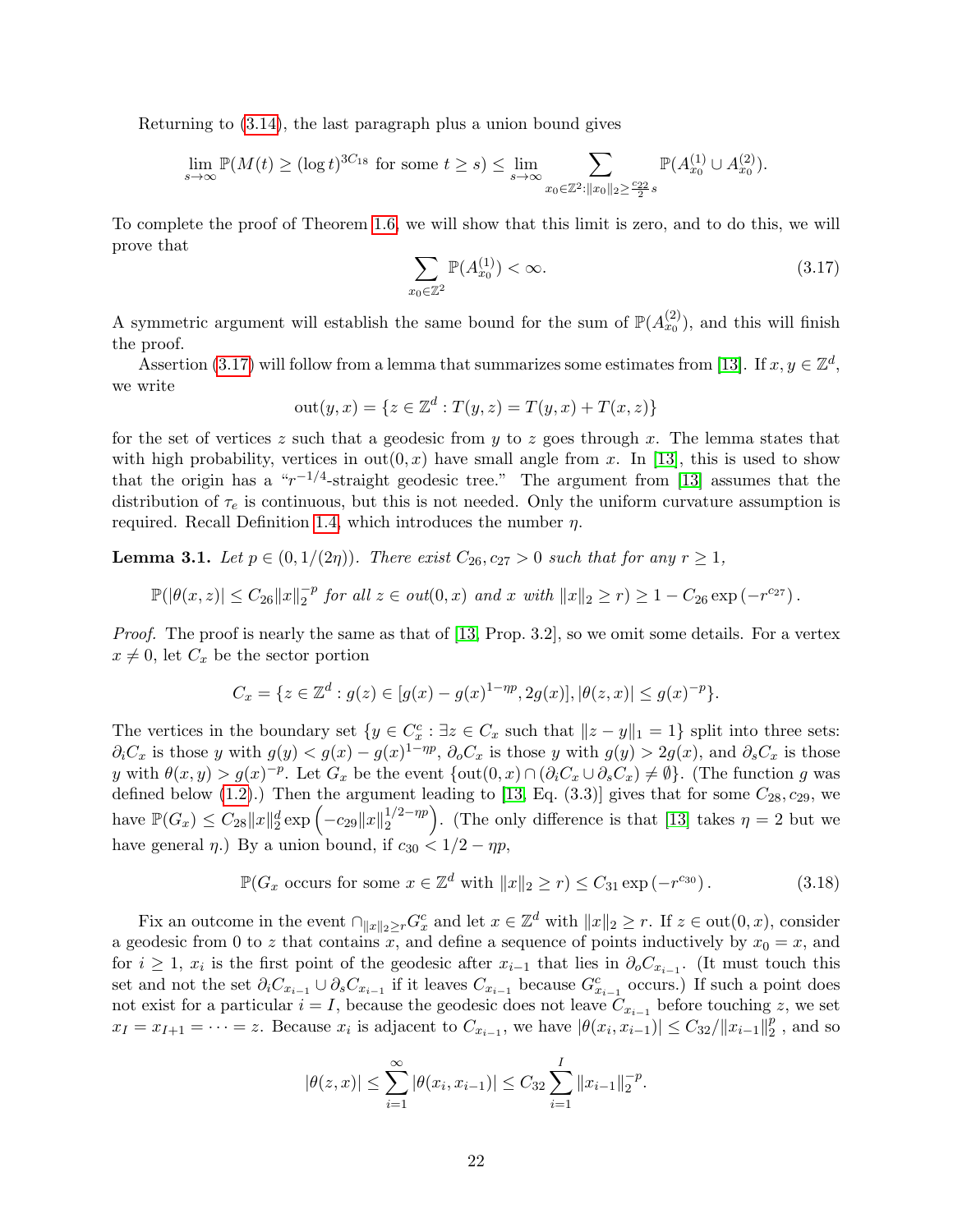However, for  $i = 1, ..., I - 1$ , we have  $||x_{i-1}||_2 \geq C_{33}^{i-1} ||x||_2$  for some  $C_{33} > 1$ , since  $x_{i-1} \in \partial_o C_{x_{i-2}}$ . Therefore  $|\theta(z,x)| \leq C_{32} ||x||_2^{-p}$  $\sum_{i=1}^{-p} \sum_{i=1}^{\infty} C_{33}^{-p(i-1)}$ . In other words, for  $C_{26} = C_{32} \sum_{i=1}^{\infty} C_{33}^{-p(i-1)}$ , any outcome in  $\cap_{\|x\|_2\geq r} G_x^c$  has  $|\theta(z, x)| \leq C_{26} \|x\|_2^{-p}$  $2^{-p}$  so long as  $||x||_2 \ge r$  and  $z \in \text{out}(0, x)$ . The estimate [\(3.18\)](#page-21-1) finishes the proof.

Using Lemma [3.1,](#page-21-2) we can show [\(3.17\)](#page-21-0), and therefore finish the proof of Theorem [1.6.](#page-3-1) Suppose that  $A_{x_0}^{(1)}$  occurs. Choose a point  $x \in \mathbb{R}^2$  such that  $||x||_2 \geq (1 - K_{x_0}) ||x_0||_2$  and  $\theta(x, x_0) = 0$  or  $J_{x_0}$ , but that x is on a geodesic from [y<sub>0</sub>] to 0. Let x' be a vertex on this geodesic such that  $||x - x'||_1 \leq 1$ . The law of sines from trigonometry implies that if  $\theta_{[y_0]}(0, x')$  is the angle between 0 and  $x'$  as measured from  $[y_0]$ , then

<span id="page-22-2"></span>
$$
||x'||_2 \sin |\theta([y_0], x')| = ||[y_0] - x'||_2 \sin |\theta_{[y_0]}(0, x')|.
$$
\n(3.19)

To estimate these quantities, we observe first that for large  $||x_0||_2$ , we have

<span id="page-22-0"></span>
$$
||x'||_2 \ge ||x_0||_2/2. \tag{3.20}
$$

Next, because  $|\theta(x, y_0)| = J_{x_0}/2$ , we have

<span id="page-22-4"></span>
$$
|\theta([y_0], x')| \in \left(\frac{J_{x_0}}{3}, 2\frac{J_{x_0}}{3}\right) \tag{3.21}
$$

so long as  $||x_0||_2$  is large enough. In particular, if  $||x_0||_2$  is large, then  $|\theta([y_0], x')|$  is small, and so

<span id="page-22-1"></span>
$$
\sin |\theta([y_0], x)| \ge \frac{|\theta([y_0], x')|}{2} \ge \frac{J_{x_0}}{6}.
$$
\n(3.22)

The term  $\sin |\theta_{[y_0]}(0, x')|$  can be bounded using Lemma [3.1.](#page-21-2) For  $u \in \mathbb{Z}^d$  and  $p \in (0, 1/(2\eta))$ fixed, write  $F_u(r)$  for the event described in Lem. [3.1,](#page-21-2) translated in the natural way so that the origin is mapped to u. Precisely, if  $T_u$  is the translation of  $\mathbb{R}^d$  such that  $T_u(0) = u$ , then  $F_u(r)$  is the event that the image configuration  $(\tau_{T_u^{-1}(e)})$  is in the event described in Lem. [3.1.](#page-21-2) We observe that  $\| [y_0] - x' \|_2 \ge \| y_0 - x \|_2 - \| [y_0] - y_0 \|_2 - \| x - x' \|_2 \ge J_{x_0} \| x_0 \|_2 / 2 - 3$ , so if  $\| x_0 \|_2$  is large and  $F_{[y_0]}(r)$  occurs for  $r = J_{x_0} ||x_0||_2/3$ , then we must have

<span id="page-22-5"></span>
$$
|\theta_{[y_0]}(0, x')| \le C_{26} ||[y_0] - x'||_2^{-p}.
$$
\n(3.23)

Putting this,  $(3.20)$ , and  $(3.22)$  into  $(3.19)$  produces

<span id="page-22-6"></span>
$$
\frac{1}{12}(\log \|x_0\|_2)^{C_{18}-3} = \frac{\|x_0\|_2 J_{x_0}}{12} \le \|[y_0] - x'\|_2 \sin |\theta_{[y_0]}(0, x')| \le C_{26} \|[y_0] - x'\|_2^{1-p}.\tag{3.24}
$$

For large  $||x_0||_2$ , we conclude

<span id="page-22-3"></span>
$$
||y_0 - x||_2 \ge c_{34} (\log ||x_0||_2)^{\frac{C_{18}-3}{1-p}}.
$$
\n(3.25)

To proceed from [\(3.25\)](#page-22-3), we assume for a contradiction that  $F_{[y_0]}(r)$  occurs (so that (3.25) holds) and consider two cases. If  $||x||_2 \le ||y_0||_2$ , then  $||x||_2/||x_0||_2 \in [1 - K_{x_0}, 1 + K_{x_0}]$ . If  $\theta(x, x_0) = 0$ , then

$$
||y_0 - x||_2 \le ||y_0 - x_0||_2 + ||x - x_0||_2 \le \left(\frac{J_{x_0}}{2} + K_{x_0}\right) ||x_0||_2 + K_{x_0} ||x_0||_2 \le 3K_{x_0} ||x_0||_2.
$$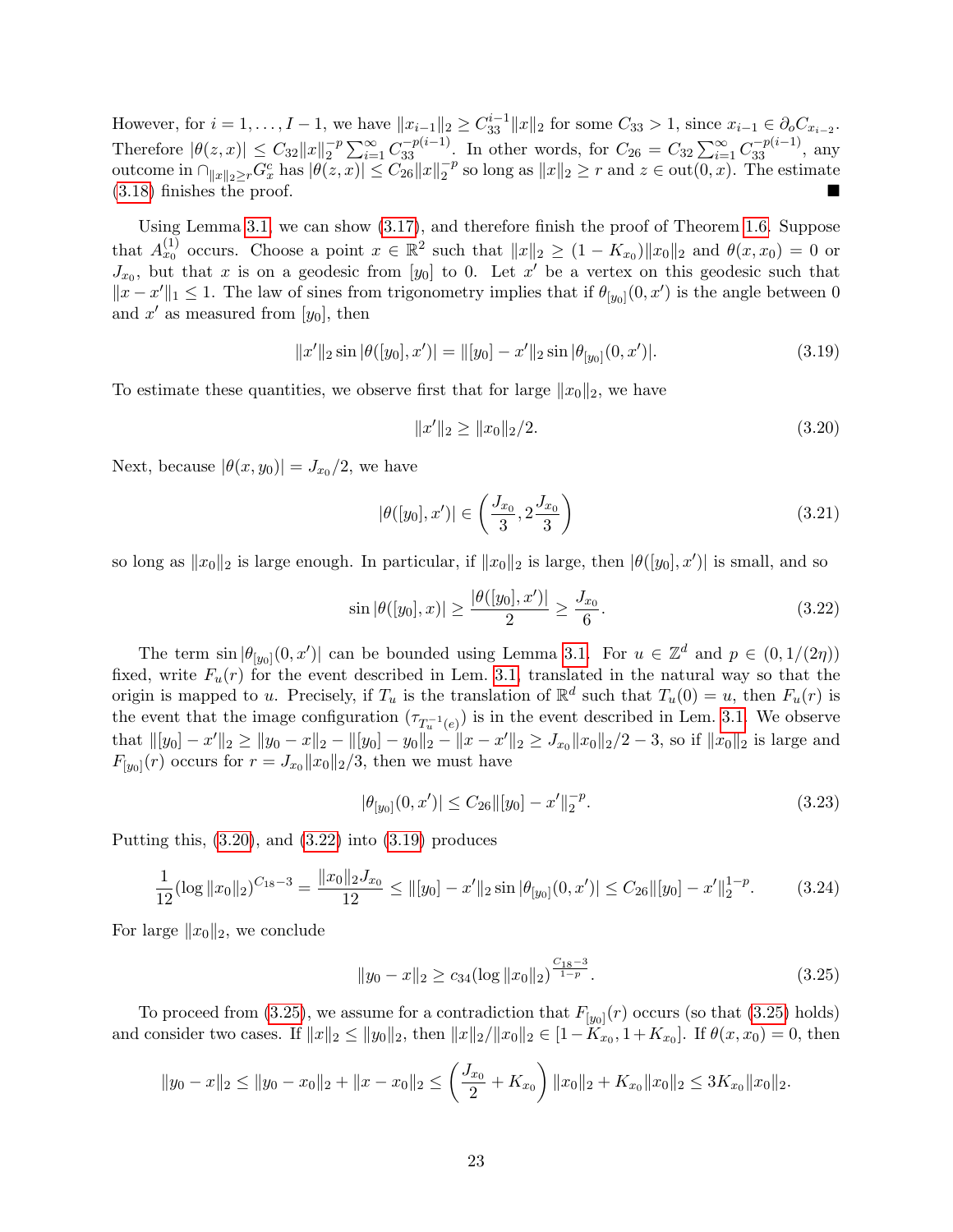By symmetry, the inequality  $||y_0 - x||_2 \le 3K_{x_0}||x_0||_2$  also holds if  $\theta(x, x_0) = J_{x_0}$ . Putting it in [\(3.25\)](#page-22-3), we find

$$
3(\log \|x_0\|_2)^{C_{18}} \ge c_{34}(\log \|x_0\|_2)^{\frac{C_{18}-3}{1-p}},
$$

which is false if  $C_{18} > 3/p$  and  $||x_0||_2$  is large. Otherwise, if  $||x||_2 \ge ||y_0||_2$ , then

<span id="page-23-1"></span>
$$
||x'||_2 \ge ||[y_0]||_2 - 1 - \sqrt{2} \ge ||[y_0]||_2 - 3.
$$
\n(3.26)

Because  $|\theta_{[y_0]}(0, x')| + |\theta(x', [y_0])| + |\theta_{x'}(0, [y_0])| = \pi$ , we see for large  $||x_0||_2$  from [\(3.21\)](#page-22-4) and [\(3.23\)](#page-22-5) that  $|\theta_{x}(0,[y_0])| \geq 3\pi/4$ , and so  $\cos |\theta_{x}(0,[y_0])| \leq -1/\sqrt{2}$ . The law of cosines along with  $(3.24)$ and [\(3.26\)](#page-23-1) then gives for large  $||x_0||_2$ 

$$
\begin{aligned} ||[y_0]||_2^2 &= ||x'||_2^2 + ||[y_0] - x'||_2^2 - 2||x'||_2||[y_0] - x'||_2 \cos \theta_{x'}(0, [y_0]) \\ &\ge ||x'||_2^2 + \sqrt{2}||x'||_2||[y_0] - x'||_2 \\ &\ge ||x'||_2^2 + 7||x'||_2 \\ &\ge (||[y_0]||_2 - 3)^2 + 7||[y_0]||_2 - 21. \end{aligned}
$$

This is a contradiction if  $||x_0||_2$  is large.

We conclude that if  $||x_0||_2$  is sufficiently large, then  $A_{x_0}^{(1)} \subset F_{[y_0]}(r)^c$  with  $r = J_{x_0}||x_0||_2/3$ . Lem. [3.1](#page-21-2) gives the bound

$$
\mathbb{P}(A_{x_0}^{(1)}) \leq \mathbb{P}(F_{[y_0]}(r)^c) \leq C_{26} \exp(-(J_{x_0}||x_0||_2/3)^{c_{27}}).
$$

This is summable over  $x_0 \in \mathbb{Z}^2$  so long as  $C_{18} > 3 + c_{27}^{-1}$ . This completes the proof of [\(3.17\)](#page-21-0).

## <span id="page-23-0"></span>4 Proof of Thm. [1.7](#page-3-2)

The proof of Thm. [1.7](#page-3-2) is like that of Thm. [1.6,](#page-3-1) and will use similar constructions, so we give fewer details and focus on the modifications needed to apply the argument. There are two main differences. First, instead of using the bound [\(3.12\)](#page-19-4) on passage time differences (which requires the uniform curvature assumption), we will use a general concentration inequality. Second, instead of using Lem. [3.1](#page-21-2) on the straightness of geodesics (also requiring curvature), we will use Kesten's lemma.

The concentration inequality states the there exists  $C_{35} > 0$  such that for all large  $x \in \mathbb{Z}^d$ ,

<span id="page-23-2"></span>
$$
\mathbb{P}\left(|T(0,x) - g(x)| \ge C_{35}\sqrt{g(x)\log g(x)}\right) \le ||x||_1^{-100}.\tag{4.1}
$$

This inequality follows from standard results. First, it suffices to prove it with  $\sqrt{g(x) \log g(x)}$ replaced by  $\sqrt{\|x\|_1 \log \|x\|_1}$ . In this form, it follows from [\[7,](#page-27-8) Prop. 1.1], which says that for some  $C_{36} > 0$ , we have  $0 \leq \mathbb{E}[(0, x) - g(x)] \leq C_{36}\sqrt{\|x\|_1 \log \|x\|_1}$ , and [\[6,](#page-27-9) Thm. 1.1], which says that  $\mathbb{P}(|T(0,x)-\mathbb{E}T(0,x)| \geq \lambda \sqrt{\|x\|_1/\log \|x\|_1} \leq e^{-c_3\tau\lambda}$  for some constant  $c_{37} > 0$  and all  $\lambda \geq 0$  and nonzero  $x \in \mathbb{Z}^d$ . From these two, we just have to choose  $\lambda = 2C_{35} \log ||x||_1$  for large enough  $C_{35}$ .

The second tool, Kesten's lemma [\[10,](#page-27-4) Prop. 5.8], states that there exist  $a, c_{38} > 0$  such that

<span id="page-23-3"></span> $\mathbb{P}(\exists \text{ edge-self-avoiding path } \gamma \text{ containing } 0 \text{ with } \#\gamma \geq n \text{ but } T(\gamma) < an) \leq e^{-c_{38}n}$  $(4.2)$ 

Here,  $\#\gamma$  is the number of edges in  $\gamma$ . This result will allow us to show in [\(4.10\)](#page-26-4) that if a geodesic deviates too far from a straight line, it must have a long segment with high passage time.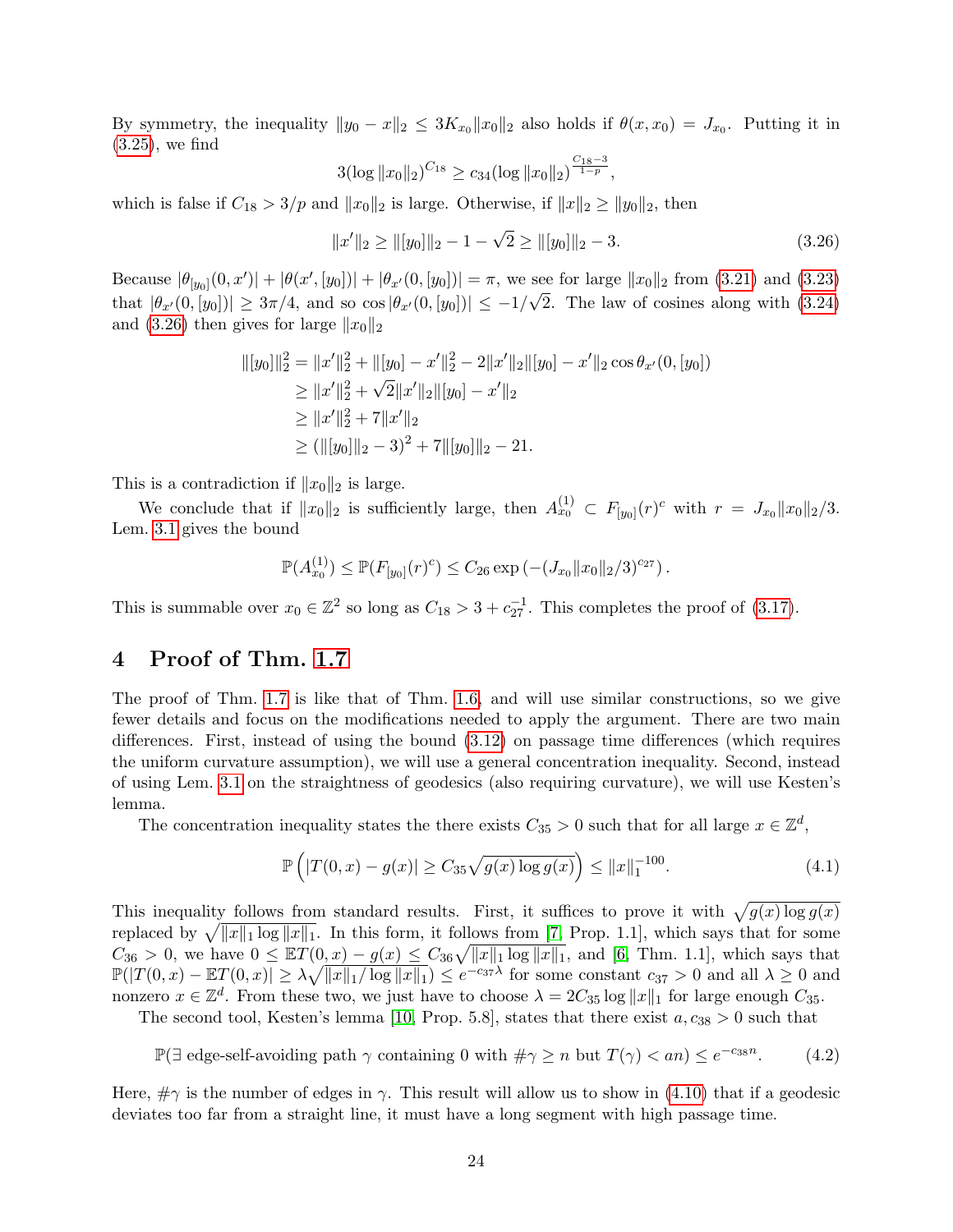As in the proof of Thm. [1.6,](#page-3-1) we define events  $E_i(s)$  for  $s \geq 0$  and a constant  $C_{39} > 0$  as

$$
E_1(s) = \left\{ \frac{1}{2} \mathcal{B} \subset \frac{1}{t} \widetilde{B}(t) \subset 2\mathcal{B} \text{ for all } t \ge s \right\}
$$
  
\n
$$
E_2(s) = \left\{ \tau_e \le C_{39} \log t \text{ for all } e \text{ with an endpoint in } 3t\mathcal{B} \text{ and all } t \ge s \right\}
$$
  
\n
$$
E_3(s) = \left\{ |T(0, x) - g(x)| \le C_{35} \sqrt{g(x) \log g(x)} \text{ for all integer } x \in 3t\mathcal{B} \setminus ((t/3)\mathcal{B}) \text{ and all } t \ge s \right\}.
$$

As in [\(3.4\)](#page-17-0), for some  $C_{39}$  large enough, and any  $C_{40} > 0$ ,

$$
\lim_{s \to \infty} \mathbb{P}(M(t) \ge C_{40}t \log t \text{ for some } t \ge s)
$$
\n
$$
= \lim_{s \to \infty} \mathbb{P}(E_1(s) \cap E_2(s) \cap \{M(t) \ge C_{40}t \log t \text{ for some } t \ge s\}). \tag{4.3}
$$

Using [\(4.1\)](#page-23-2) with a union bound, we obtain

<span id="page-24-1"></span>
$$
\mathbb{P}(E_3(s)^c) \le \sum_{x \in ((s/3)\mathcal{B})^c} \|x\|_1^{-100} \to 0 \text{ as } s \to \infty.
$$
 (4.4)

Last, we let  $E_4(s)$  be the event that, for all  $t \geq s$ , and all vertices  $x \in 3t\mathcal{B} \setminus ((t/3)\mathcal{B})$ , any edge-self-avoiding path  $\Gamma$  containing x with at least  $(12C_{35}/a)\sqrt{g(x)\log g(x)}$  many edges satisfies  $T(\Gamma) \geq 12C_{35}\sqrt{g(x)\log g(x)}$ . To prove that

<span id="page-24-3"></span><span id="page-24-2"></span><span id="page-24-0"></span>
$$
\mathbb{P}(E_4(s)^c) \to 0 \text{ as } s \to \infty,
$$
\n(4.5)

we use [\(4.2\)](#page-23-3) with a union bound. We obtain

$$
\mathbb{P}(E_4(s)^c) \le \sum_{x \in \left(\frac{s}{3}\mathcal{B}\right)^c} e^{-c_{38}12C_{35}a^{-1}\sqrt{g(x)\log g(x)}} \to 0 \text{ as } s \to \infty,
$$

This shows  $(4.5)$ . Putting  $(4.4)$  and  $(4.5)$  into  $(4.3)$ , we find

$$
\lim_{s \to \infty} \mathbb{P}\left(M(t) \ge C_{40} t \log t \text{ for some } t \ge s\right)
$$
\n
$$
= \lim_{s \to \infty} \mathbb{P}\left(\left(\bigcap_{i=1}^4 E_i(s)\right) \cap \{M(t) \ge C_{40} t \log t \text{ for some } t \ge s\}\right). \tag{4.6}
$$

The rest of the proof serves to show that if  $C_{40}$  is large, then  $(4.6)$  is zero. To do this, we choose an outcome in the event in [\(4.6\)](#page-24-3), and let  $t_0 \geq s$ . Pick  $x_0$  as any vertex with maximal value of  $g(x_0)$ in a bounded component  $\mathsf{C}$  of  $B(t_0)^c$  with the largest number of vertices. Analogously to [\(3.1\)](#page-16-2), let

$$
S_{x_0} = \left\{ v \in \mathbb{R}^2 : |\theta(v, x_0)| \leq J_{x_0} \text{ and } 1 - K_{x_0} \leq \frac{g(v)}{g(x_0)} \leq 1 \right\},\
$$

where

$$
K_{x_0} = \frac{3C_{35}\sqrt{g(x_0)\log g(x_0)}}{g(x_0)}
$$

and

$$
J_{x_0} = \frac{64}{ac_{22}} K_{x_0}.
$$

By a similar argument to that which gave [\(3.5\)](#page-17-2), if s is large, because  $M(t_0) \ge C_{40}t_0 \log t_0$ ,

C contains a vertex in  $S_{x_0}^c$ ,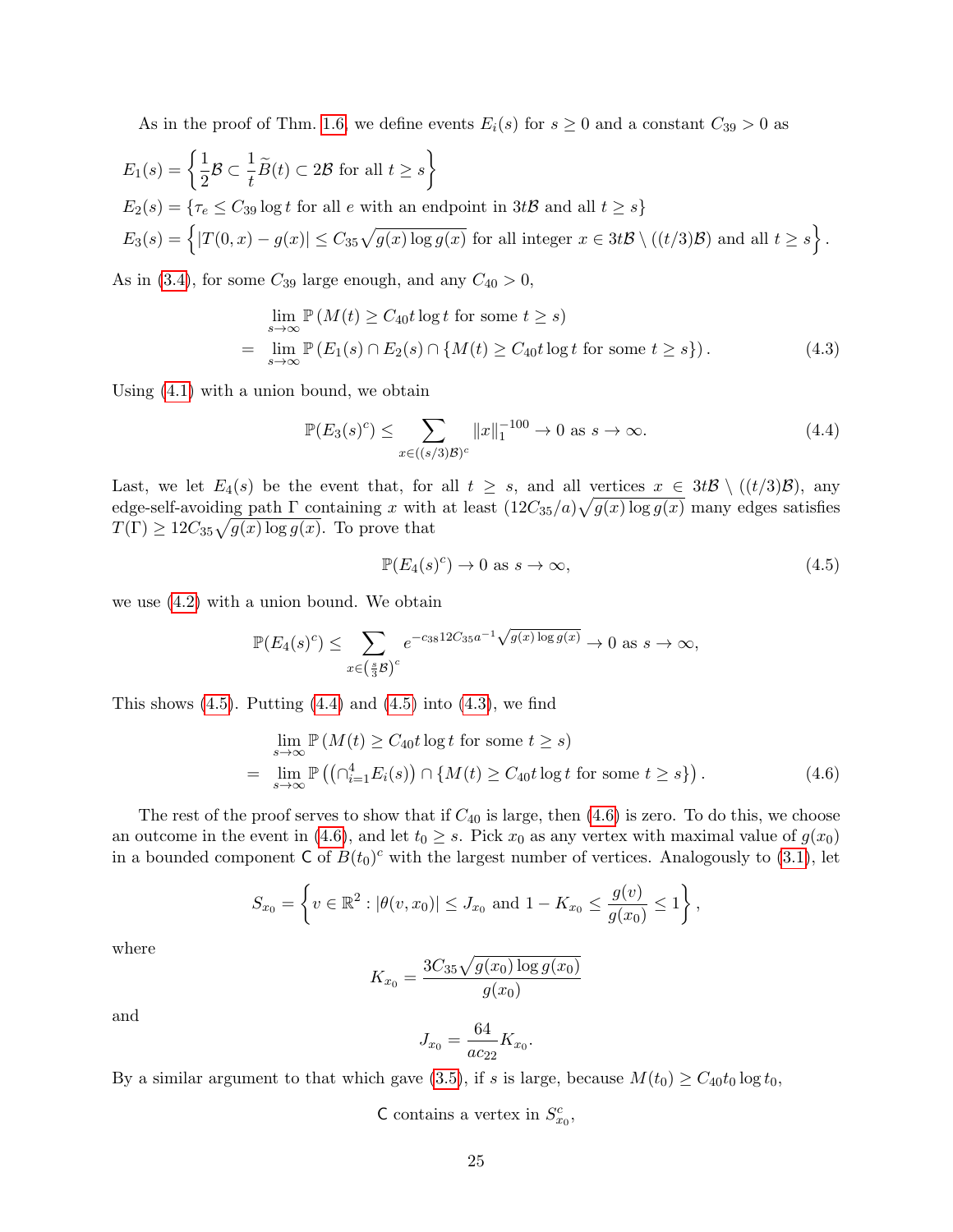so long as  $C_{40}$  is fixed to be large enough. Because of this, we can find a path  $\gamma$  contained in C starting at  $x_0$  that ends at a vertex outside of  $S_{x_0}$ ; we may assume only its final vertex, say  $p_0$ , is outside of  $S_{x_0}$ . We also let  $\gamma'$  be the continuous plane curve produced by following  $\gamma$  from  $x_0$  to its last point  $p'_0$  on the boundary of  $S_{x_0}$  (directly before  $\gamma$  touches  $p_0$ ). As we have done in the last section, we must exclude the possibility that  $p'_0$  is on the left or right sides of  $S_{x_0}$ , or on the near side. The point  $p'_0$  cannot be on the far side only because  $g(x_0)$  is maximal among vertices in C.

The first case is that  $p'_0$  is in the near side

$$
S_{x_0}^n = \{ v \in S_{x_0} : g(v) = (1 - K_{x_0})g(x_0) \}.
$$

If s is large, then  $p_0 \in 3t_0\mathcal{B} \setminus ((t_0/3)\mathcal{B})$ , so since  $E_3(s)$  occurs, we have for some  $C_{41} > 0$ 

$$
T(0, p_0) \le g(p_0) + C_{35} \sqrt{g(p_0) \log g(p_0)}
$$
  
\n
$$
\le C_{41} + g(p'_0) + C_{35} \sqrt{g(p'_0) \log g(p'_0)}
$$
  
\n
$$
= C_{41} + g(x_0) - 3C_{35} \sqrt{g(x_0) \log g(x_0)} + C_{35} \sqrt{g(p'_0) \log g(p'_0)}
$$
  
\n
$$
\le g(x_0) - 2C_{35} \sqrt{g(x_0) \log g(x_0)}.
$$

Because  $T(0, x_0) \ge g(x_0) - C_{35} \sqrt{g(x_0) \log g(x_0)}$ , we obtain

<span id="page-25-0"></span>
$$
T(0, x_0) - T(0, p_0) \ge C_{35} \sqrt{g(x_0) \log g(x_0)}\tag{4.7}
$$

as long as s is large. On the other hand,  $p_0 \notin B(t_0)$ , so  $T(0, p_0) > t_0$ . Furthermore,  $x_0$  is an endpoint of an edge with an endpoint in  $B(t_0)$ , and this edge must have weight at most  $C_{39} \log t_0$ because  $E_2(s)$  occurs. Therefore

$$
T(0, x_0) - T(0, p_0) \le C_{39} \log t_0 + t_0 - t_0 = C_{39} \log t_0.
$$

Because  $t_0 \leq (2/c_{22})||x_0||_2$  from [\(3.7\)](#page-17-1), this contradicts [\(4.7\)](#page-25-0).

The second case is that  $p'_0$  satisfies  $|\theta(x_0, p'_0)| = J_{x_0}$ . We will suppose that  $\theta(x_0, p'_0) = J_{x_0}$ , as the other possibility is dealt with using a similar argument. Let  $y_0 \in \mathbb{R}^2$  satisfy  $\theta(y_0, x_0) = J_{x_0}/2$ and  $g(y_0) = g(x_0)$ , and choose a vertex  $\bar{y}_0$  with  $g(\bar{y}_0) > g(y_0)$  but  $||y_0 - \bar{y}_0||_1 = 1$ . Let  $\sigma$  be any geodesic from  $\bar{y}_0$  to 0. As in the proof of [\(3.16\)](#page-20-1), as  $\sigma$  proceeds from  $\bar{y}_0$  to 0, planarity implies it must touch one of the rays

$$
R = \{v \in \mathbb{R}^2 : \theta(v, x_0) = 0\} \text{ or } R' = \{v \in \mathbb{R}^2 : \theta(v, x_0) = J_{x_0}\}\
$$

before touching the set  $B' = \{v : g(v) = (1 - K_{x_0})g(x_0)\}\.$  Indeed, if this were false, then because the curve  $\gamma'$  connecting  $x_0$  to  $p'_0$  must contain a segment crossing the region

$$
\mathcal{R} = \left\{ v \in \mathbb{R}^2 : \frac{g(v)}{g(x_0)} \in [(1 - K_{x_0}), 1], \theta(v, x_0) \in [0, J_{x_0}] \right\}
$$

between its two side boundaries,  $\sigma$  would have to intersect  $\gamma'$  at a vertex w. As in the last section, this gives a contradiction because  $w \in \mathsf{C}$ , so  $T(0, w) > t_0$ , but because  $\sigma$  originates outside of  $\mathsf{C}$ , it must touch some  $\hat{w} \in B(t_0)$  before reaching w, and so  $t_0 \geq T(0, \hat{w}) \geq T(0, w) > t_0$ .

Without loss of generality, we suppose that  $\sigma$  touches some  $p_1 \in R'$  before some  $p_2 \in B'$ . Let  $\bar{p}_1$ be the vertex we encounter on  $\sigma$  directly before  $p_1$  as we proceed from  $\bar{y}_0$  to 0, and let  $\bar{p}_2$  be the vertex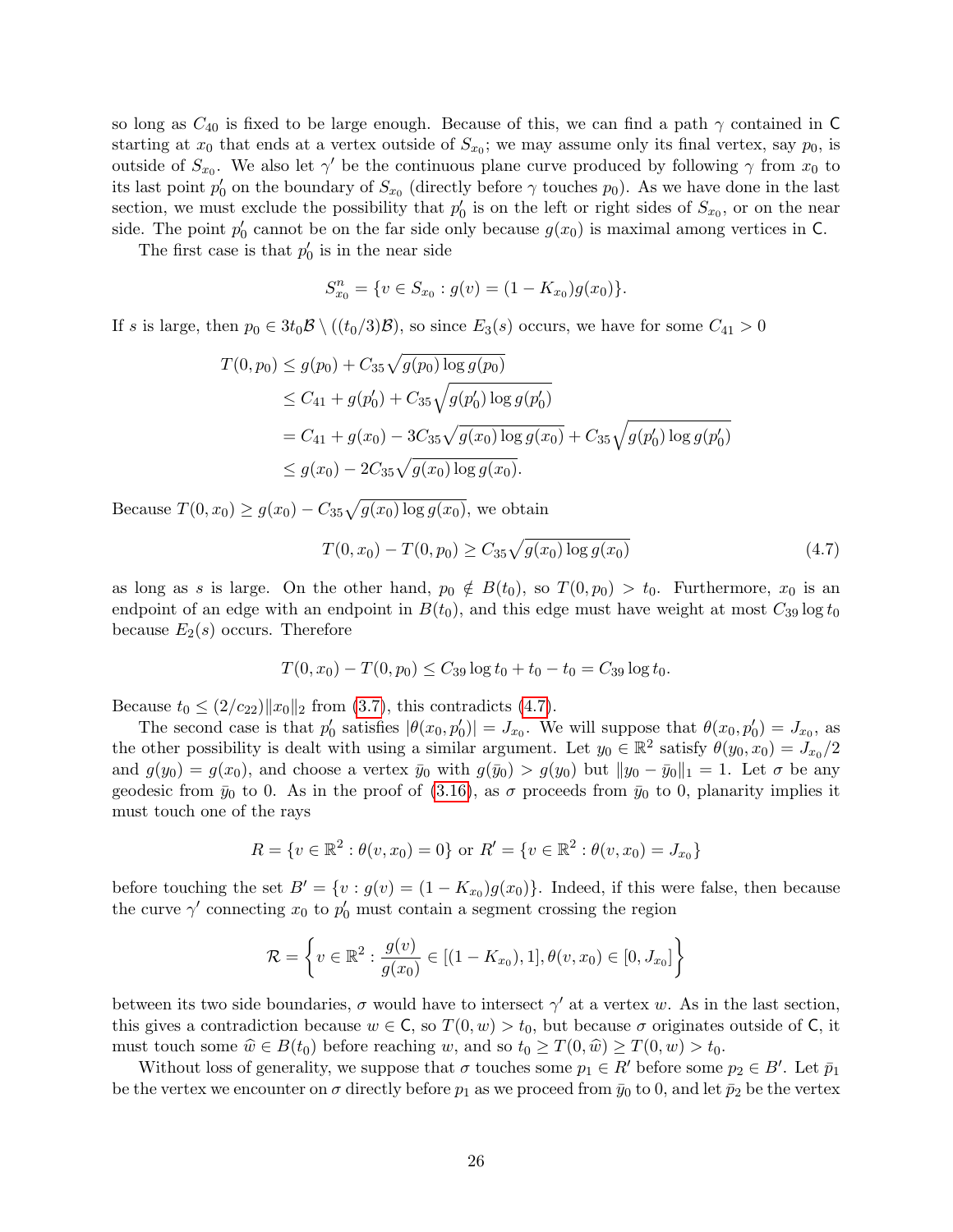we encounter on  $\sigma$  directly after  $p_2$ . Because  $p_2 \in B'$ , we have  $g(p_2) = g(x_0) - 3C_{35}\sqrt{g(x_0)\log g(x_0)}$ . The event  $E_2(s) \cap E_3(s)$  occurs, so for large s,

$$
T(0, \bar{p}_2) \ge g(\bar{p}_2) - C_{35}\sqrt{g(\bar{p}_2) \log g(\bar{p}_2)}
$$
  
\n
$$
\ge g(p_2) - C_{35}\sqrt{g(p_2) \log g(p_2)} - C_{42}
$$
  
\n
$$
= g(x_0) - 3C_{35}\sqrt{g(x_0) \log g(x_0)} - C_{35}\sqrt{g(p_2) \log g(p_2)} - C_{42}
$$
  
\n
$$
\ge g(x_0) - 4C_{35}\sqrt{g(x_0) \log g(x_0)}.
$$

Here,  $C_{42} > 0$  is a constant. Because  $\bar{p}_1$  appears first on  $\sigma$ , we have  $T(0, \bar{p}_1) \ge T(0, \bar{p}_2)$ , so

<span id="page-26-6"></span><span id="page-26-5"></span>
$$
T(0,\bar{p}_1) \ge g(x_0) - 4C_{35}\sqrt{g(x_0)\log g(x_0)}.
$$
\n(4.8)

To obtain an upper bound on  $T(0, \bar{p}_1)$ , we use the occurrence of  $E_2(s) \cap E_3(s)$  to estimate

$$
T(0,\bar{p}_1) = T(0,\bar{y}_0) - T(\bar{y}_0,\bar{p}_1) \le T(0,y_0) + C_{39} \log t_0 - T(\bar{y}_0,\bar{p}_1)
$$
  

$$
\le g(x_0) + C_{35} \sqrt{g(x_0) \log g(x_0)} + C_{39} \log t_0 - T(\bar{y}_0,\bar{p}_1).
$$
 (4.9)

Any path from  $\bar{y}_0$  to  $\bar{p}_1$  must have at least  $\|\bar{y}_0 - \bar{p}_1\|_1$  many edges, and by [\(3.6\)](#page-17-4), if s is large,

$$
\|\bar{y}_0 - \bar{p}_1\|_1 \ge \|y_0 - p_1\|_2 - 2 \ge \sin\left(\frac{J_{x_0}}{2}\right) \|y_0\|_2 - 2
$$
  

$$
\ge \frac{J_{x_0}}{4} \|y_0\|_2 - 2
$$
  

$$
= \frac{3}{4} \cdot \frac{64}{ac_{22}} C_{35} \sqrt{g(x_0) \log g(x_0)} \frac{\|y_0\|_2}{g(y_0)} - 2
$$
  

$$
\ge \frac{3}{8} c_{22} \cdot \frac{64}{ac_{22}} C_{35} \sqrt{g(x_0) \log g(x_0)}.
$$

If s is large, this is bigger than  $(12C_{35}/a)\sqrt{g(\bar{y}_0)\log g(\bar{y}_0)}$ , so since  $E_4(s)$  occurs,

<span id="page-26-4"></span>
$$
T(\bar{y}_0, \bar{p}_1) \ge 12C_{35}\sqrt{g(\bar{y}_0)\log g(\bar{y}_0)} \ge 6C_{35}\sqrt{g(x_0)\log g(x_0)}.
$$
\n(4.10)

Returning to  $(4.9)$ , for large s, we get

$$
T(0,\bar{p}_1) \le g(x_0) + (C_{35} - 6C_{35})\sqrt{g(x_0)\log g(x_0)} + C_{39}\log t_0.
$$

This contradicts [\(4.8\)](#page-26-6) for large s, since  $t_0 \leq (2/c_{22})||x_0||_2$  from [\(3.7\)](#page-17-1).

# References

- <span id="page-26-0"></span>[1] Auffinger, A.; Damron, M.; Hanson, J. 50 years of first-passage percolation. University Lecture Series, 68. American Mathematical Society, Providence, RI, 2017. v+161 pp.
- <span id="page-26-2"></span>[2] Barequet, R.; Barequet, G.; Rote, G. Formulae and growth rates of high-dimensional polycubes. Combinatorica. 30 (2010), 257–275.
- <span id="page-26-1"></span>[3] Bouch, G. The expected perimeter in Eden and related growth processes. J. Math. Phys. 56
- <span id="page-26-3"></span>[4] Cerf, R.; Théret, M. Weak shape theorem in first passage percolation with infinite passage times. Ann. Inst. H. Poincaré (B) Probab. et Statist.  $52$  (2016), 1351–1381.